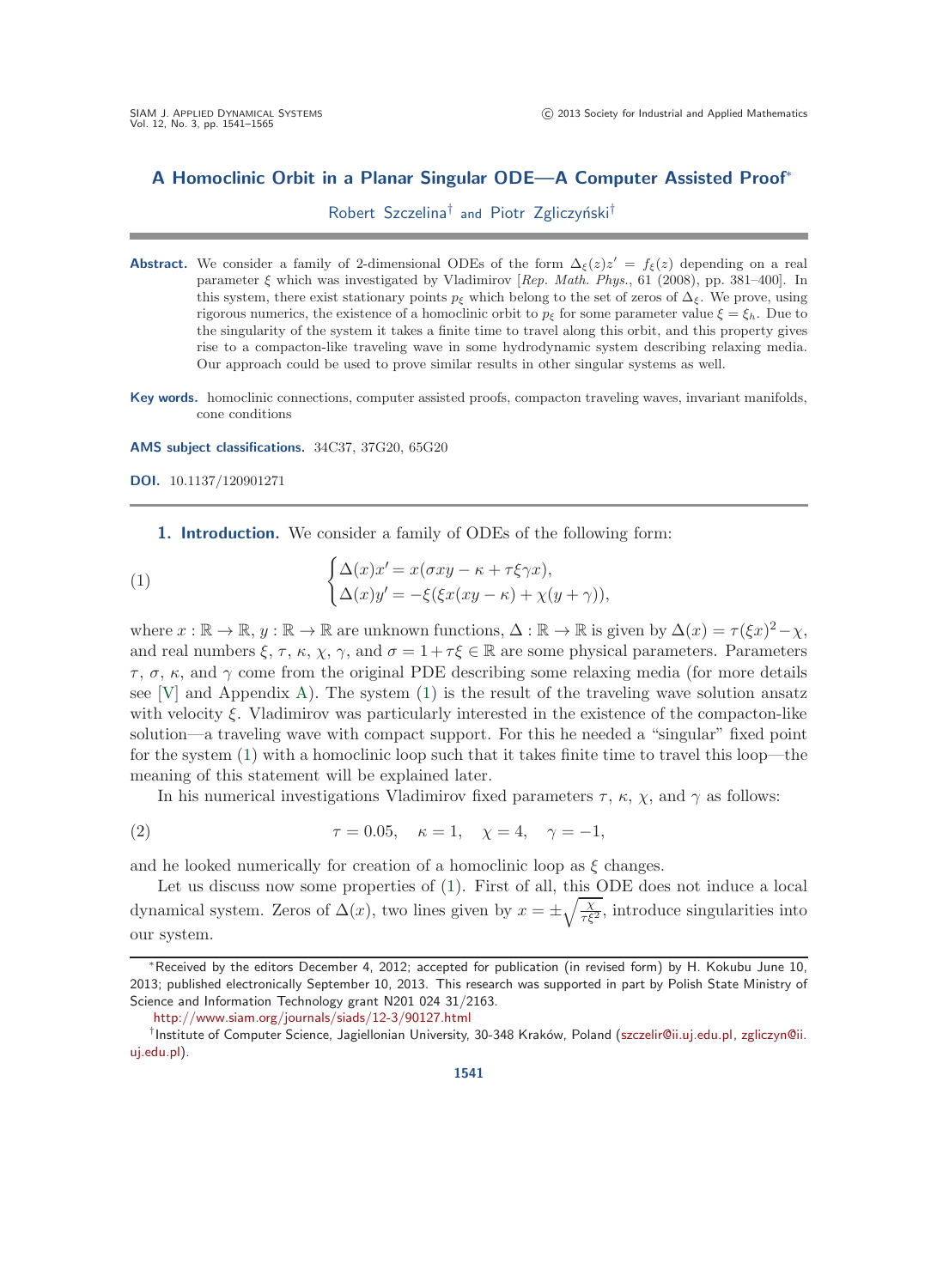

<span id="page-1-0"></span>**Figure 1.** *A numerical approximation of the homoclinic loop in the system* [\(1\)](#page-0-0) *with parameter values given by* [\(2\)](#page-0-1)*.*

System  $(1)$  has three stationary points (zeros of the right-hand side (rhs) of  $(1)$ ), from which only two are interesting from the physical point of view (see  $[V]$ ). The two interesting points are  $(R_1, \Pi_1)$  and  $(R_2, \Pi_2)$ , where

$$
R_1 = -\frac{\kappa}{\gamma}, \qquad \Pi_1 = -\gamma,
$$
  
\n
$$
R_2 = \sqrt{\frac{\chi}{\tau \xi^2}}, \qquad \Pi_2 = \frac{\kappa - \tau \xi \gamma R_2}{\sigma R_2}.
$$

Observe that  $R_2$  belongs to the zero set of  $\Delta(x)$ —in that sense this is a singular fixed point for  $(1)$ .

In [\[V\]](#page-23-0), it was shown that for values above the critical value  $\xi_{cr} = -\frac{\chi + \sqrt{\chi^2 + 4\kappa R_1^2}}{2R_1^2}$ there exists a limit cycle in the system (as a result of the Andronov–Hopf bifurcation). Good numerical evidence was presented that there exists a value  $\xi_h > \xi_{cr}$  for which a homoclinic orbit appears (see Figure [1\)](#page-1-0).

Our goal is to prove that there exists a (locally unique) homoclinic orbit to the point  $(R_2, \Pi_2)$  for some  $\xi_h > \xi_{cr}$ . Since we are dealing here with a singular fixed point, we are going to use a slightly modified definition of a homoclinic solution. By a homoclinic orbit to  $(R_2, \Pi_2)$ we understand a solution of [\(1\)](#page-0-0)  $(x, y) : (a, b) \to \mathbb{R}^2$  such that  $a, b \in \mathbb{R}, -R_2 < x(t) < R_2$  for  $t \in (a, b)$ , and

<span id="page-1-1"></span>(3) 
$$
\lim_{t \to a} (x(t), y(t)) = \lim_{t \to b} (x(t), y(t)) = (R_2, \Pi_2).
$$

Observe that condition  $|x((a, b))| < R_2$  implies that the homoclinic solution does not intersect the set of singular points of the system  $(1)$ . Finite values of a and b are possible, because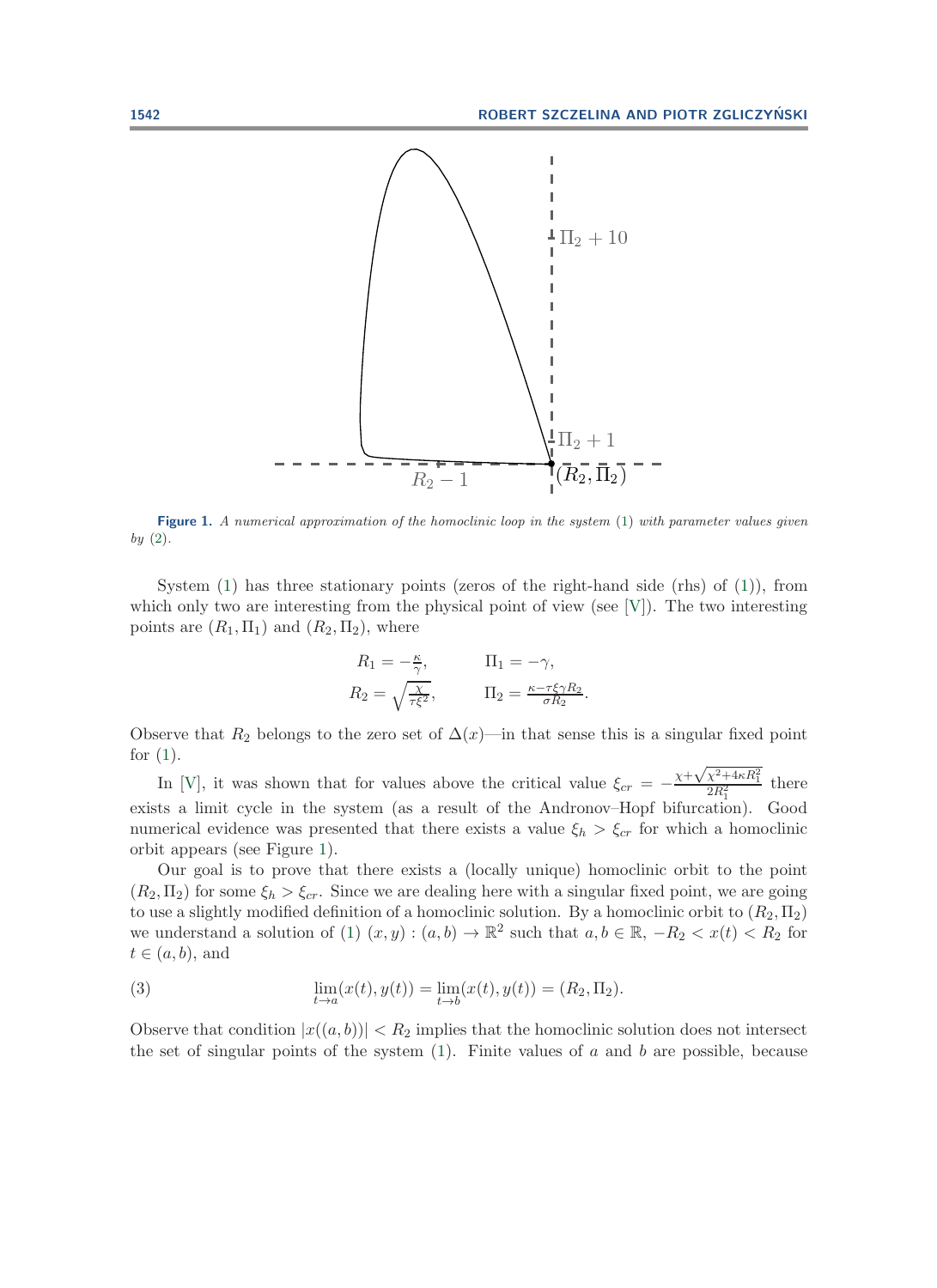#### **HOMOCLINIC ORBIT IN A PLANAR SINGULAR ODE 1543**

 $(R_2, \Pi_2)$  belongs to the set  $\{(x, y) : \Delta(x) = 0\}$ , and this feature is essential for the construction of the compacton-like solution in [\[V\]](#page-23-0).

<span id="page-2-0"></span>The main result in this paper is the following.

Theorem 1. *Let*  $\Xi = [\xi_{lo}, \xi_{up}]$ *, where*  $\xi_{lo} = -4.049882477$ ,  $\xi_{up} = -4.049880977$ .

*For parameter values as in* [\(2\)](#page-0-1) *there exists a unique*  $\xi_h \in \Xi$  *such that a homoclinic loop in the system* [\(1\)](#page-0-0) *exists.*

*Moreover, travel time along this homoclinic loop is finite.*

The proof of the above theorem is a direct consequence of Theorem [10](#page-19-0) about the existence of a homoclinic loop, Theorem [12](#page-20-0) about the uniqueness of the loop, and Theorem [2](#page-5-0) about the finite travel time along the homoclinic loop.

Conceptually, our method is standard (see, for example, [\[GH,](#page-23-1) sect. 6.1]), and its history can be traced back to Poincaré. We investigate the distance function between the stable and unstable manifolds of the hyperbolic fixed point on a suitable section of the vector field under consideration. The proof requires estimates of the stable and the unstable manifolds, together with bounds on their derivatives with respect to the parameter. Our approach is based on topological and geometrical methods developed in [\[ZCC\]](#page-24-0). This approach has been used by the second author and his coworkers in computer assisted proofs in dynamics of maps and ODEs [\[KWZ,](#page-23-2) [WZ1\]](#page-24-1). These methods depend on the existence of the hyperbolic fixed point in the system under consideration. This is not the case for the point  $(R_2, \Pi_2)$  for the system [\(1\)](#page-0-0). This obstacle is removed by observing that trajectories of the system [\(1\)](#page-0-0) coincide with trajectories of the system obtained from [\(1\)](#page-0-0) after setting  $\Delta(x) = 1$  as long as singular lines are not crossed.

The method is not restricted to polynomials, and it is also possible to extend it to higher dimensions, but the topological part becomes more involved (see, for example, [\[WZ1\]](#page-24-1), where the intersection of two 2-dimensional invariant manifolds in four dimensions was established).

Let us mention here that there is a vast literature on numerical techniques for approximating equilibria, periodic orbits, connecting orbits, and, more generally, invariant manifolds of maps or ODEs. In particular, there is a strong interest in developing computational (nonrigorous) methods for connecting orbits [\[B,](#page-23-3) [ChK,](#page-23-4) [DF,](#page-23-5) [FD1,](#page-23-6) [FD2,](#page-23-7) [KW\]](#page-23-8). A number of authors have also developed methods that involve a combination of interval arithmetic with analytical and topological tools and provided proofs of the existence of homoclinic and heteroclinic solutions of differential equations [\[AAK,](#page-22-0) [BL,](#page-22-1) [BH,](#page-23-9) [H,](#page-23-10) [O,](#page-23-11) [W,](#page-23-12) [W1,](#page-23-13) [WZ2\]](#page-24-2).

Compared to these works the novelty in our approach consists of two main points. First, it allows us to prove the existence of homoclinic orbits in singular ODEs, which may arise in many applications. Second, in terms of obtained results, it allows us to prove the local uniqueness of the homoclinic loop. In fact, in all previously cited papers (except [\[AAK,](#page-22-0) [W1\]](#page-23-13)) the homoand heteroclinic connections have been transversal, which makes the problem considerably easier.

Papers [\[AAK,](#page-22-0) [W1\]](#page-23-13), in terms of the obtained results, are very similar to our work. The authors established the existence of the traveling wave, which is obtained as the homoclinic loop to a fixed point in a 3-dimensional system with the parameter being the wave speed. In [\[W1\]](#page-23-13), a countable set of such parameters was proven to exist, while the authors of [\[AAK\]](#page-22-0) gave very precise estimates for the value of the wave speed—the diameter of the interval containing the homoclinic parameter is  $2^{-42}$ . However, the authors have not tried to prove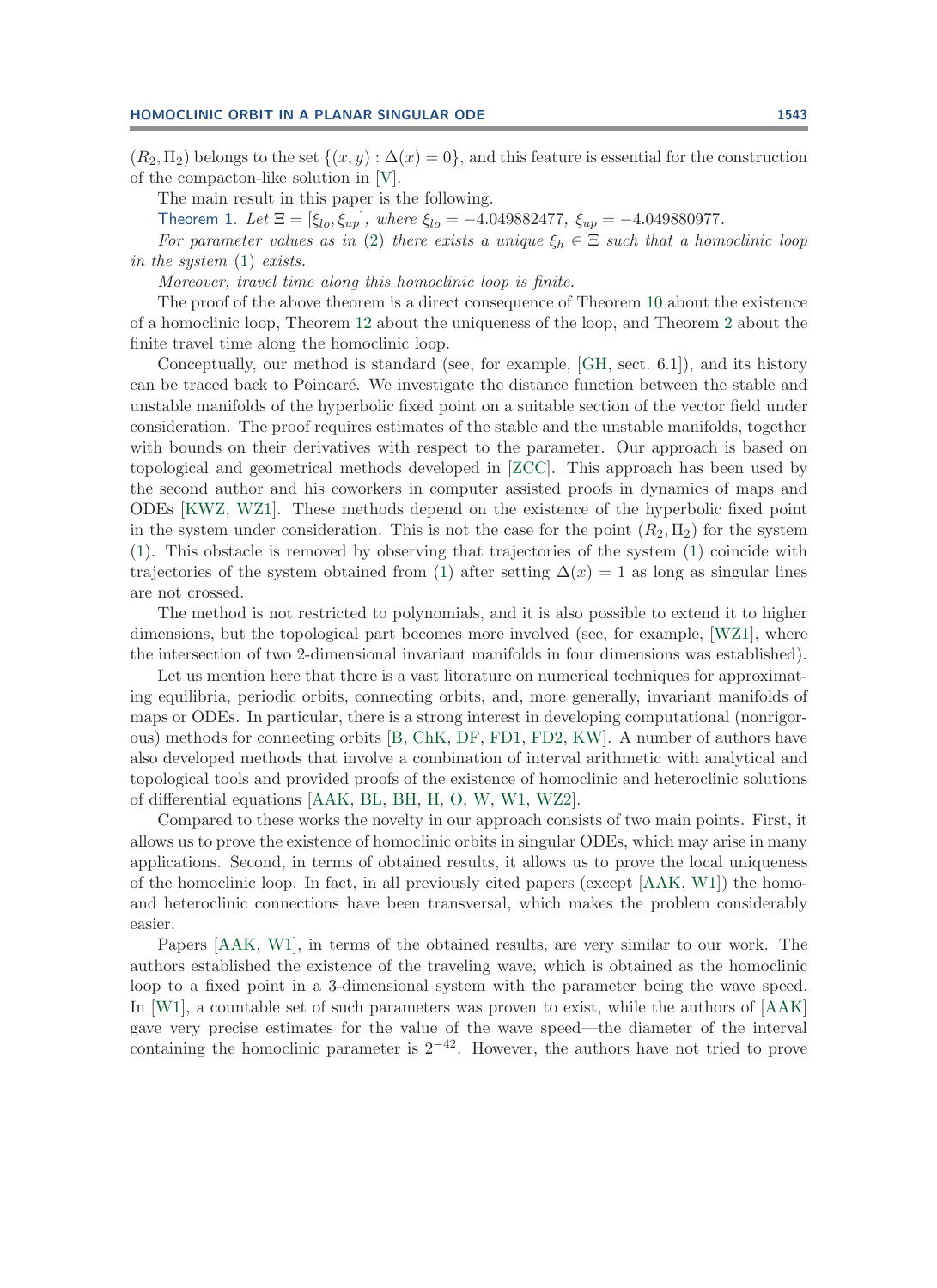the local uniqueness of the wave speed, but there is no doubt that this can be achieved using the parameterization method they employed. The tools used in [\[W1\]](#page-23-13) are topological in nature and exploited the symmetries of the system.

Some recent papers [\[AAK,](#page-22-0) [BL,](#page-22-1) [BH\]](#page-23-9) on computer assisted proofs of the existence of the connecting orbits in flows used the parameterization method developed in [\[CFL1,](#page-23-14) [CFL2,](#page-23-15) [CFL3\]](#page-23-16) to estimate rigorously the (un)stable manifolds of fixed points, for both maps and flows. This approach allows one to validate a high order expansion of the (un)stable manifold of the fixed point. Especially in the case of flows, this can yield very accurate bounds. However, the parameterization method will possibly be useless in the context of Poincaré maps for flows, taking into account the enormous computational cost of obtaining the Taylor coefficients of such maps. One way to overcome this is to parameterize the whole (un)stable manifold of the entire orbit. A construction of linear bundles for some 3-dimensional examples has been accomplished by Castelli and Lessard in [\[CL\]](#page-23-17).

Another approach to the rigorous estimation of invariant manifolds of fixed points of ODEs has been developed by Tucker in [\[T1,](#page-23-18) [T2,](#page-23-19) [JT\]](#page-23-20). He defined a robust normal form concept, which was essential in his proof of the existence of the Lorenz attractor.

The content of this paper may be briefly described as follows: in section [2](#page-3-0) we give an outline of the method of proving the existence and local uniqueness of a homoclinic loop in the singular system [\(1\)](#page-0-0). In section [3](#page-5-1) we prove that it takes finite time to travel along this homoclinic loop. In section [4](#page-7-0) we recall from [\[ZCC\]](#page-24-0) all necessary definitions and geometric theorems about invariant manifolds of fixed points. In section [5](#page-13-0) we present some numerical details from our computer assisted proof.

Our program is implemented in *C++* and uses the *CAPD* library for rigorous computations [\[CAPD\]](#page-23-21). The source code of the program may be found on [\[WWW\]](#page-24-3).

On the standard PC-type machine with a 2.4GHz Intel Pentium i5 processor the time of computation was approximately 1 minute.

**1.1. Notation.** By  $\mathbb{N}, \mathbb{Z}, \mathbb{Q}$ , and  $\mathbb{R}$  we denote the sets of natural, integer, rational, and real numbers. For  $\mathbb{R}^n$  we denote by ||x|| the norm of x, and if the formula for the norm is not specified in some context, then any norm can be used.

Let  $z_0 \in \mathbb{R}^n$ ; then  $B_n(z_0, r) = \{z \in \mathbb{R}^n : ||z_0 - z|| < r\}$  and  $B_n = B_n(0, 1)$ . For  $z \in \mathbb{R}^u \times \mathbb{R}^s$ we will often write  $z = (x, y)$ , where  $x \in \mathbb{R}^u$  and  $y \in \mathbb{R}^s$ . We will use the projection maps  $\pi_1(z) = \pi_x(z) = x(z) = x$  and  $\pi_2(z) = \pi_y(z) = y(z) = y$ .

Let  $A: \mathbb{R}^n \to \mathbb{R}^n$  be a linear map. By  $Sp(A)$  we denote the spectrum of A. For a matrix  $A \in \mathbb{R}^{n \times m}$  by  $A<sup>T</sup>$  we denote its transpose.

For a set  $U \in \mathbb{R}^n$  we denote by  $\overline{U}$ , int U, and ∂U the closure, the interior, and the boundary of U, respectively.

<span id="page-3-0"></span>In section [3](#page-5-1) we will use some of the notion introduced later in section [4.](#page-7-0) If the reader is not familiar with the following terms, we provide here links to appropriate definitions. The notion of an *h*-set is given in Definition [1.](#page-7-1) For a given vector field  $f$ , an *h*-set N, and a hyperbolic fixed point  $x_0 \in N$  of f we denote by  $W_N^s(x_0, f)$  and  $W_N^u(x_0, f)$  the stable and unstable invariant manifolds of  $x_0$  inside the set N. Hyperbolic fixed points and stable and unstable manifolds are introduced in Definition [8.](#page-9-0)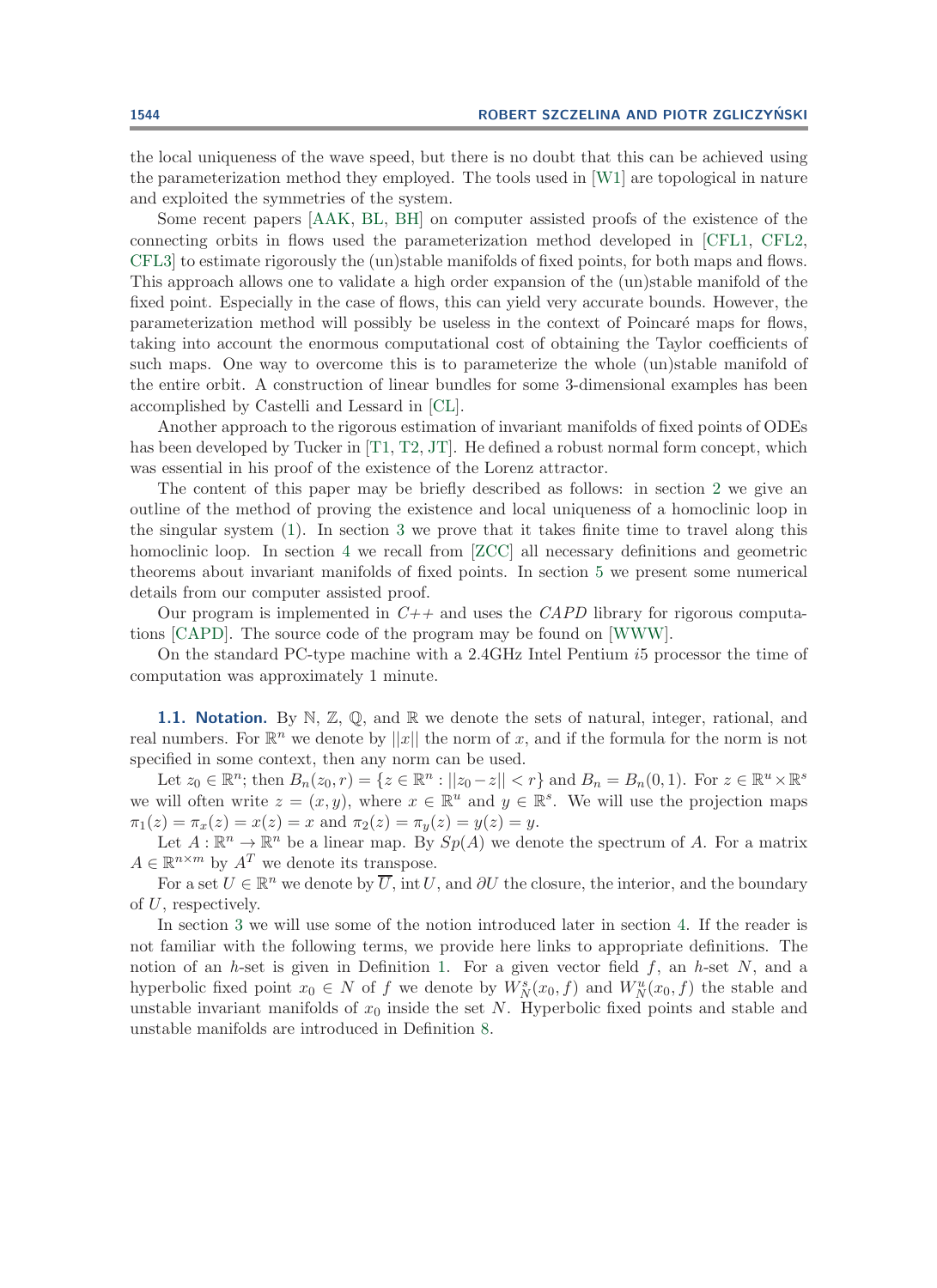**2. Outline of the method.** The basic idea of our approach to prove the existence of a homoclinic loop in [\(1\)](#page-0-0) which is traveled in a finite time can be described as follows:

1. We desingularize our system by considering the system [\(1\)](#page-0-0) with  $\Delta(x) \equiv 1$ . We obtain the following system:

<span id="page-4-0"></span>(4) 
$$
\begin{cases} x' = x(\sigma xy - \kappa + \tau \xi \gamma x), \\ y' = -\xi(\xi x(xy - \kappa) + \chi(y + \gamma)). \end{cases}
$$

From now on we will denote the rhs of [\(4\)](#page-4-0) by  $f_{\xi}$ . Often we will drop the subscript  $\xi$ if it is known from the context.

It is easy to see that any solution of [\(4\)](#page-4-0)  $(x, y) : (a, b) \to \mathbb{R}^2$  such that  $\Delta(x(t)) \neq$ 0 for  $t \in (a, b)$  gives rise to some solution of [\(1\)](#page-0-0) and vice versa (after a suitable reparameterization of time). The direction of time is preserved if  $\Delta(x(t)) > 0$  for  $t \in (a, b)$  and reversed in the other case.

- 2. For [\(4\)](#page-4-0) we prove that the fixed point  $(R_2, \Pi_2)$  is hyperbolic for all  $\xi \in [\xi_{lo}, \xi_{up}]$ , where  $\xi_{lo}$  and  $\xi_{up}$  are some (guessed) lower and upper estimates for  $\xi_h$ . Next, we prove that for unique  $\xi_h \in [\xi_{lo}, \xi_{up}]$  left branches of the stable and unstable manifolds of the point  $(R_2, \Pi_2)$  coincide, giving rise to the homoclinic loop. Moreover, this loop (without the fixed point itself) is contained in the vertical strip  $\{(x, y) : |x| < R_2\}.$
- 3. Using the fact that the homoclinic loop found in step 2 is contained in the region where  $\Delta(x) < 0$  we argue that it gives rise to a solution for  $(1)$   $(x, y) : (a, b) \to \mathbb{R}^2$ such that  $a, b \in \mathbb{R}, \Delta(x(t)) < 0$ , and

(5) 
$$
\lim_{t \to a} (x(t), y(t)) = \lim_{t \to b} (x(t), y(t)) = (R_2, \Pi_2).
$$

The second step takes most of the remaining part of the paper and combines abstract mathematical results with rigorous numerics. Its realization requires the following:

- Rigorous estimates of the local stable and unstable manifolds of the hyperbolic fixed point, together with their derivatives with respect to the parameter. The relevant abstract theorems will be given in section [4.](#page-7-0) Implementation details of the method are described in Lemmas [7,](#page-15-0) [8,](#page-16-0) [9](#page-17-0) and their proofs. Lemmas [7](#page-15-0) and [8](#page-16-0) together with Theorem [4](#page-10-0) give us the existence of branches of stable and unstable manifolds in the vicinity of the hyperbolic stationary point that do not cross the line of singular points. Thus we are able to integrate them outside the neighborhood of the stationary point up to some section L. Investigating the behavior on the section in Theorem [10](#page-19-0) allows us to conclude that a homoclinic orbit exists. Lemma [9](#page-17-0) allows us to prove the uniqueness of the homoclinic solution, and it is used in Lemma [11](#page-20-1) and Theorem [12.](#page-20-0)
- Rigorous numerics to propagate in time the stable and unstable manifolds, together with computation of Jacobian matrices of relevant Poincaré maps. This is not discussed in this paper—the interested reader should consult [\[CAPD,](#page-23-21) [Z\]](#page-24-4). The rigorous integration is used in the proof of Theorem [10.](#page-19-0)

The third step is realized in section [3](#page-5-1) by analytical arguments, and the final check for nonzero coordinates of the eigenvectors in the system [\(4\)](#page-4-0) is given in Theorem [15.](#page-21-1)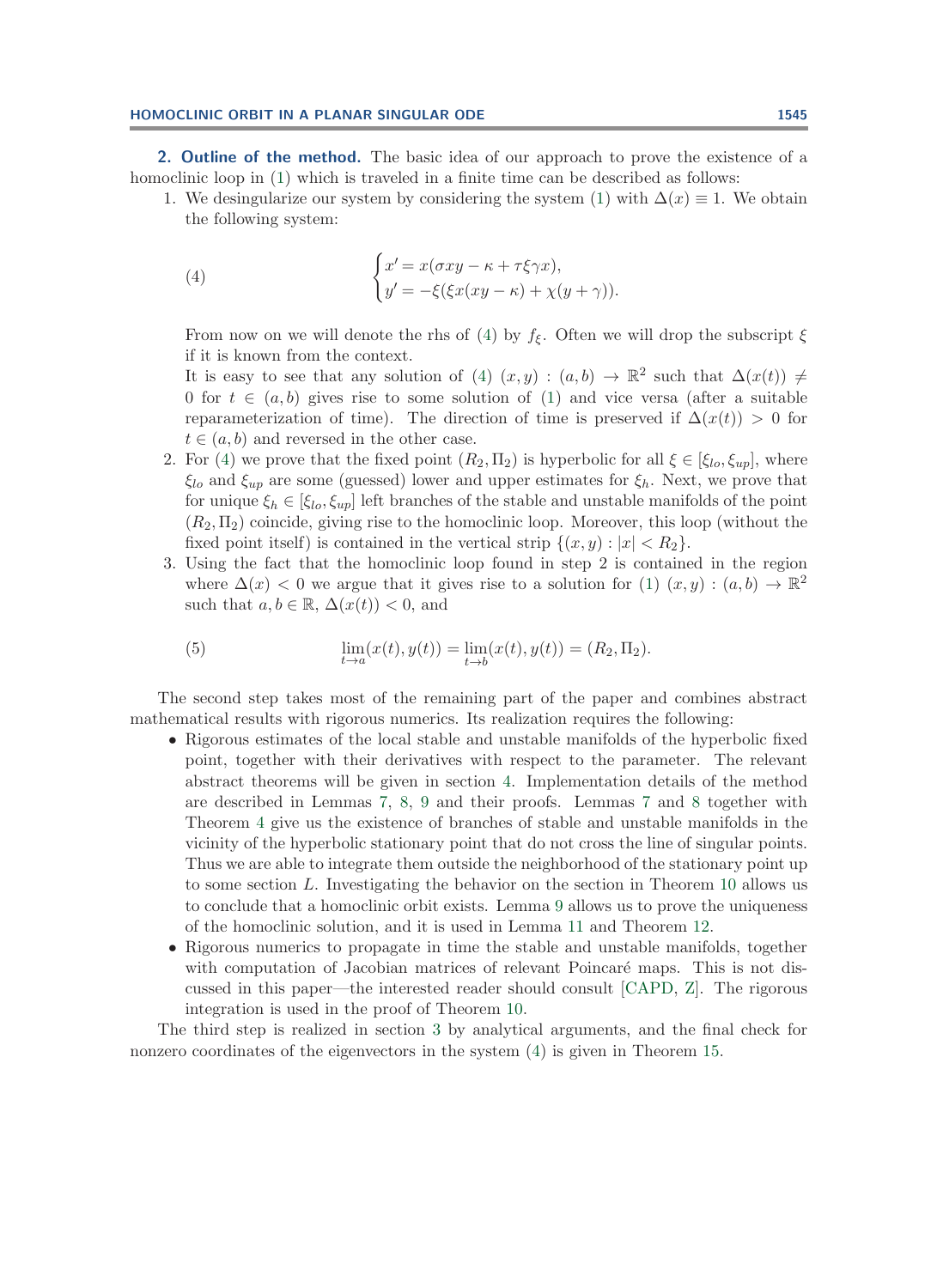<span id="page-5-1"></span>**3. Finite time to travel along the homoclinic loop in [\(1\)](#page-0-0).** In this section we show that the homoclinic loop to a hyperbolic fixed point in [\(4\)](#page-4-0) gives rise to a solution satisfying condition [\(3\)](#page-1-1) for [\(1\)](#page-0-0); that is, the travel time along the homoclinic orbit is finite.

Let  $h: (-\infty,\infty) \to \mathbb{R}^2$  be a homoclinic solution to the point  $(R_2,\Pi_2)$  in [\(4\)](#page-4-0) for  $\xi = \xi_h$ , and let L be a Poincaré section for [\(4\)](#page-4-0) such that  $h(0) \in L$ . Moreover, assume that  $\pi_x(h(t)) < R_2$ for all  $t \in \mathbb{R} \setminus \{0\}$ . That means  $h(t)$  is a homoclinic loop for [\(1\)](#page-0-0), because the factor  $\Delta(x)$ introduces only a reparameterization of time for  $h(t)$  in system [\(1\)](#page-0-0). In view of this observation it is enough to show that once  $h(t)$  is close to  $(R_2, \Pi_2)$  it takes finite time in the system [\(1\)](#page-0-0) to reach  $(R_2, \Pi_2)$ .

<span id="page-5-3"></span><span id="page-5-0"></span>Theorem 2. Let  $\Delta : \mathbb{R} \to \mathbb{R}$  be a  $C^1$ -function such that  $\Delta(x) = \gamma x + O(x^2)$ , with  $\gamma > 0$ . *Let*  $f : \mathbb{R}^2 \to \mathbb{R}^2$  *be a*  $C^1$ *-function. Consider a singular ODE*

(6) 
$$
\Delta(x) \cdot z' = f(z), \qquad z \in \mathbb{R}^2,
$$

*and its regular modification*

(7) 
$$
z' = f(z), \qquad z \in \mathbb{R}^2.
$$

<span id="page-5-2"></span>*Assume that the following conditions are satisfied:*

- 1.  $z_0 = (0, 0)$  *is a hyperbolic fixed point of* [\(7\)](#page-5-2).
- 2. The unstable vector of  $Df(z_0)$ ,  $v_u$ , and the stable vector of  $Df(z_0)$ ,  $v_s$ , have a nonzero *first coordinate.*

*Then for any*  $\epsilon > 0$  *there exists an h*-set  $N \subset B(z_0, \epsilon)$  *such that* N *is an isolating block for* [\(7\)](#page-5-2) *and the following assertions are valid:*

1. *If*  $z : [a, b) \to \mathbb{R}^2$ , where  $b \in \mathbb{R} \cup \{\infty\}$ , is any solution to [\(6\)](#page-5-3) such that

(8) 
$$
z(a) \in B(0, \epsilon), \quad \Delta(x(t)) > 0 \quad \forall t \in [a, b), \quad \lim_{t \to b} z(t) = z_0,
$$

*then there exists*  $t_0 \in [a, b)$  *such that* 

(9) 
$$
z(t) \in W_N^s(z_0, f) \cap \{(x, y) | \Delta(x) > 0\} \quad \forall t \in [t_0, b).
$$

2. For any  $p \in W_N^s(z_0, f) \cap \{(x, y) \mid \Delta(x) > 0\}$  there exists  $b \in \mathbb{R}_+ \setminus \{0\}$  such that the *forward solution of* [\(6\)](#page-5-3)*, denoted by*  $z(t)$ *, with an initial condition*  $z(a) = p$  *is defined on the segment*  $[a, a + b]$  *and the following conditions hold:* 

(10) 
$$
z(t) \in W_N^s(z_0, f) \cap \{(x, y) \mid \Delta(x) > 0\}, \qquad t \in [a, a + b),
$$

- (11)  $\lim_{t \to a+b} z(t) = z_0.$
- 3. *If*  $z : (a, b] \to \mathbb{R}^2$ , where  $a \in \mathbb{R} \cup \{-\infty\}$ , is any solution of [\(6\)](#page-5-3) such that

(12) 
$$
z(b) \in B(0, \epsilon), \quad \Delta(x(t)) > 0 \quad \forall t \in (a, b], \quad \lim_{t \to a} z(t) = z_0,
$$

*then there exists*  $t_0 \in (a, b]$  *such that* 

(13) 
$$
z(t) \in W_N^u(z_0, f) \cap \{(x, y) \mid \Delta(x) > 0\} \quad \forall t \in (a, t_0].
$$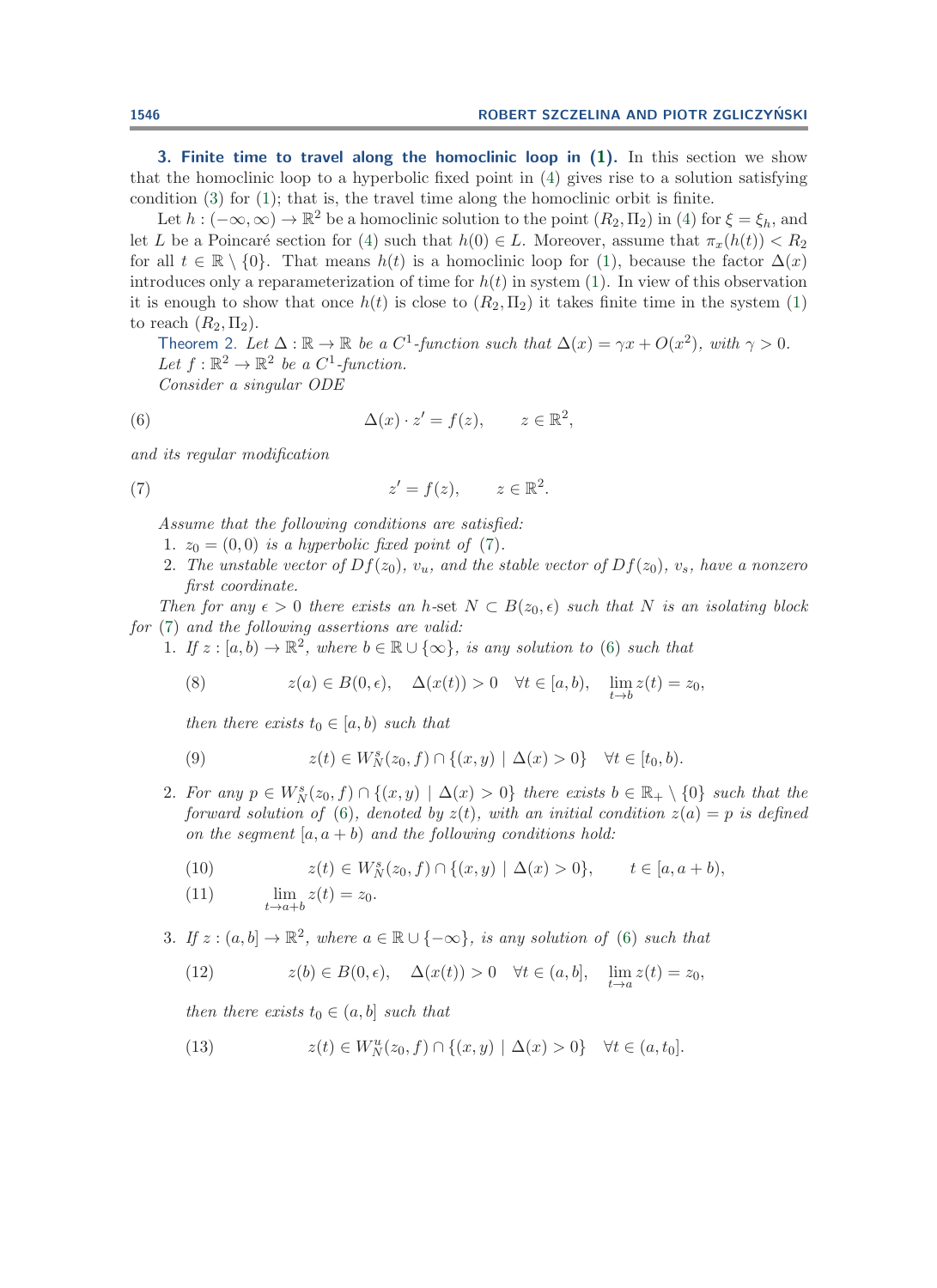#### **HOMOCLINIC ORBIT IN A PLANAR SINGULAR ODE 1547**

4. For any  $p \in W_N^u(z_0, f) \cap \{(x, y) \mid \Delta(x) > 0\}$  there exists  $b \in \mathbb{R}_+ \setminus \{0\}$  such that the backward solution of [\(6\)](#page-5-3), denoted by  $z(t)$ , with an initial condition  $z(a) = p$  is defined *on the seqment*  $(a - b, a]$  *and the following conditions hold:* 

(14) 
$$
z(t) \in W_N^u(z_0, f) \cap \{(x, y) \mid \Delta(x) > 0\}, \qquad t \in (a - b, a],
$$

(15)  $\lim_{t \to a-b} z(t) = z_0.$ 

*Proof.* We prove assertions 1 and 2 only. The proofs of the other two are analogous—one needs to consider backward orbits.

Without any loss of generality we can assume that  $v_s = (1, \alpha)^T$ . Let  $\lambda_s < 0$  be the corresponding eigenvalue. It follows that if

(16) 
$$
Df(z_0) = \begin{pmatrix} a_{11} & a_{12} \\ a_{21} & a_{22} \end{pmatrix},
$$

<span id="page-6-0"></span>then

(17) 
$$
a_{11} + a_{12}\alpha = \lambda_s.
$$

From Theorem [3](#page-10-1) it follows that in any neighborhood of  $z_0$  there exists an *h*-set N such that N is an isolating block for [\(7\)](#page-5-2) and  $\hat{W}_N^s(z_0, t)$  is contained in the cone  $C = \{z_0 + t(v_s + t_0)\}$  $[-\delta, \delta](0, 1)^T$ ,  $t \in \mathbb{R}$ , where  $t \in \mathbb{R}$  and  $\delta$  can be chosen to be arbitrarily small. Let us choose  $\delta > 0$  and  $\epsilon > 0$  so small that the set defined by

(18) 
$$
C_{+} = \{z_{0} + t(v_{s} + [-\delta, \delta](0, 1)^{T}) | t > 0\}
$$

is contained in  $B(z_0, \epsilon) \subset \{(x, y) | \Delta(x) > 0\}$ . Now, in the domain where  $\Delta(x) > 0$ , the trajectories of [\(6\)](#page-5-3) and [\(7\)](#page-5-2) are the same up to reparameterization, and hence assertion 1 is proved.

To prove assertion 2 let us take a solution  $z(t)$  of [\(6\)](#page-5-3) with  $z(a) \in W_N^s(z_0, f) \cap \{(x, y) | \Delta(x) >$ 0. Then for  $t \in [a, b)$  we have

(19) 
$$
z(t) \in W_N^s(z_0, f) \subset C_+.
$$

Now we will study [\(6\)](#page-5-3) in  $C_+$ .

In  $C_{+}$  we have the estimate

(20) 
$$
x > 0, \qquad (\alpha - \delta)x \le y \le (\alpha + \delta)x.
$$

From [\(6\)](#page-5-3) and [\(17\)](#page-6-0) we obtain for  $(x, y) \in C_+$ 

<span id="page-6-1"></span>(21)  
\n
$$
(\gamma x + O(x^{2}))x' = a_{11}x + a_{12}y + O(\|(x, y)\|^{2})
$$
\n
$$
\in x(a_{11} + \alpha a_{12} + [-\delta, \delta]) + O(x^{2})
$$
\n
$$
= x(\lambda_{s} + [-\delta, \delta]) + O(x^{2}).
$$

We may further decrease  $\epsilon$  to ensure that for  $z \in B(0, \epsilon)$  both  $O(x^2)$  functions in [\(21\)](#page-6-1) satisfy the condition

<span id="page-6-2"></span>(22) O(x2) < β|x|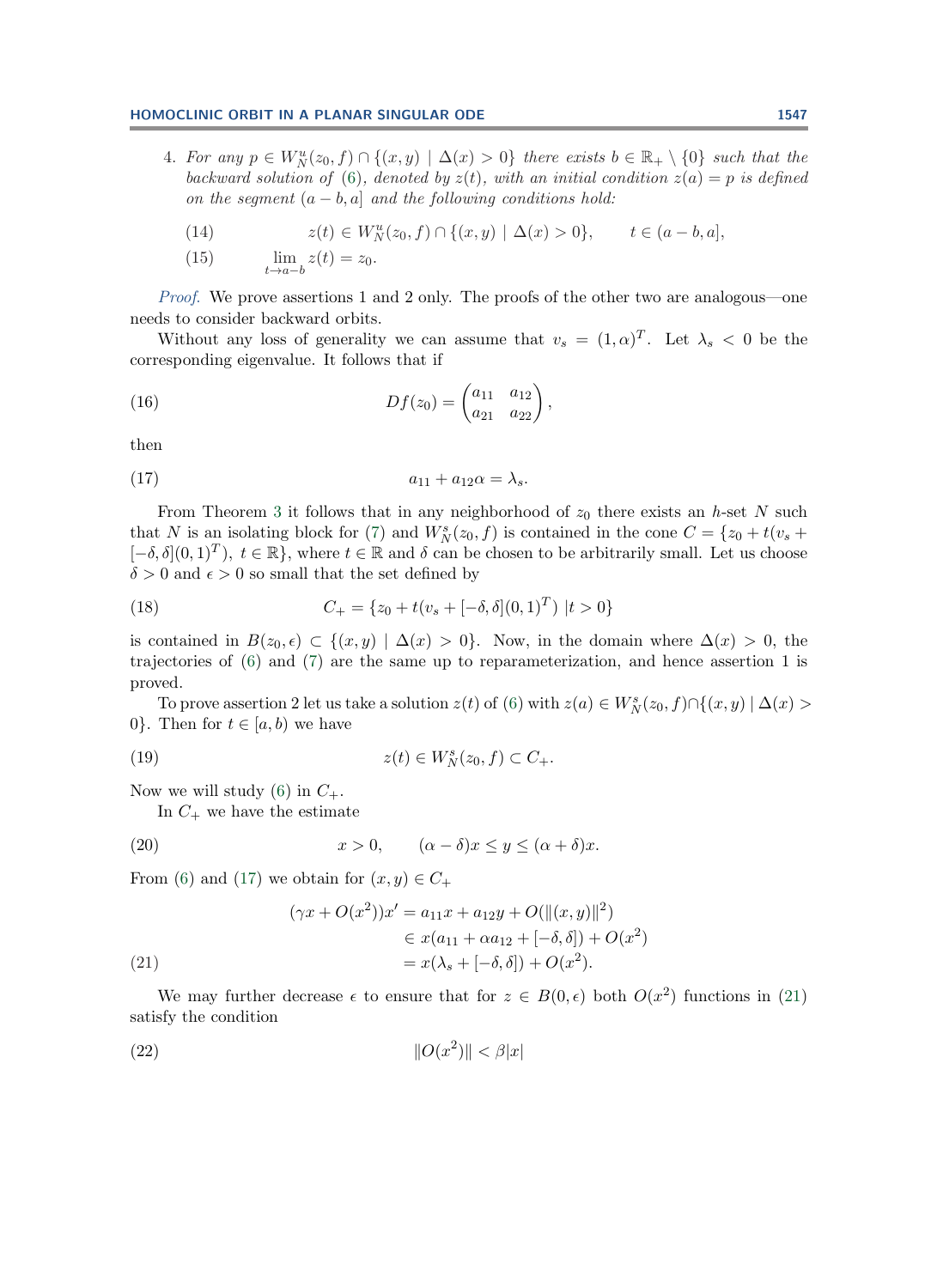for an arbitrarily small  $\beta$  to be fixed later.

From [\(21\)](#page-6-1) and [\(22\)](#page-6-2) we obtain for  $z \in C_+$  the inequality

$$
(\gamma x + O(x^2))x' < x(\lambda_s + \delta + \beta),
$$

and finally we get an upper bound on  $x'$ :

(23) 
$$
x' < \frac{x(\lambda_s + \delta + \beta)}{\gamma x + O(x^2)} \le \frac{x(\lambda_s + \delta + \beta)}{x(\gamma - \beta)} = \frac{\lambda_s + \delta + \beta}{\gamma - \beta}.
$$

Since  $\lambda_s < 0$ ,  $\gamma > 0$  and all other constants can be made arbitrarily small, we see that we can find  $\delta$  and  $\epsilon$  such that

$$
(24) \t\t x' < c < 0, \t z \in C_+.
$$

This means that any forward solution on  $W_N^s(z_0, f) \cap \{(x, y) | \Delta(x) > 0\}$  will reach  $z_0$  in finite time.

<span id="page-7-0"></span>**4. Geometric tools for invariant manifolds of fixed points.** To make this paper reasonably self-contained in this section we gather all necessary definitions and geometric theorems from [\[ZGi,](#page-24-5) [ZCC,](#page-24-0) [WZ1\]](#page-24-1) related to the rigorous investigation of invariant manifolds of fixed points.

### <span id="page-7-1"></span>**4.1. Horizontal and vertical disks.**

Definition 1 (see [\[ZCC,](#page-24-0) Def. 1]). *An* h-set N *is a quadruple*  $(|N|, u(N), s(N), c_N)$  *such that* •  $|N|$  *is a compact subset of*  $\mathbb{R}^n$ ,

- $u(N), s(N) \in \{0, 1, 2, \ldots\}$  are such that  $u(N) + s(N) = n$ , and
- $c_N : \mathbb{R}^n \to \mathbb{R}^n = \mathbb{R}^{u(N)} \times \mathbb{R}^{s(N)}$  is a homeomorphism such that  $c_N(|N|) = \overline{B}_{u(N)} \times$  $\overline{B}_{s(N)}$ .

*We set*

$$
\begin{aligned} \dim(N) &:= n, \\ N_c &:= \overline{B}_{u(N)} \times \overline{B}_{s(N)}, \\ N_c^- &:= \partial B_{u(N)} \times \overline{B}_{s(N)}, \\ N_c^+ &:= \overline{B}_{u(N)} \times \partial B_{s(N)}, \\ N^- &:= c_N^{-1}(N_c^-), \\ N^+ &:= c_N^{-1}(N_c^+). \end{aligned}
$$

Hence an h-set N is a product of two closed balls in some coordinate system  $c_N$ . We call numbers  $u(N)$  and  $s(N)$  unstable and stable dimensions, respectively. The subscript c refers to the new coordinates given by  $c_N$ . The set |N| is called the support of an h-set. We often drop the bars in the symbol  $|N|$  and use N to denote both the h-set and its support.

Occasionally we will say that  $N = \{(x_0, y_0)\} + \overline{B}_u(0, r_1) \times \overline{B}_s(0, r_2) \subset \mathbb{R}^u \times \mathbb{R}^s$  is an h-set. By this we will understand a "natural" h-set structure on N given by  $u(N) = u$ ,  $s(N) = s$ ,  $c_N(x,y)=(\frac{x-x_0}{r_1},\frac{y-y_0}{r_2})$ . In the context of  $\mathbb{R}^2$  and  $u=1$ ,  $s=1$  we will sometimes write  $N = z_0 + [-a, a] \times [-b, b]$ . This is compatible with the above convention, as a defines the radius of the ball  $\overline{B}_u(0, a)=[-a, a]$  and b of  $\overline{B}_s(0, b)=[-b, b]$ .

Definition 2 (see [\[ZCC,](#page-24-0) Def. 5]). Let N be an h-set. Let  $b : \overline{B}_{u(N)} \to |N|$  be a continuous *mapping, and let*  $b_c = c_N \circ b$ *. We say that* b *is* a horizontal disk *in* N *if there exists a homotopy*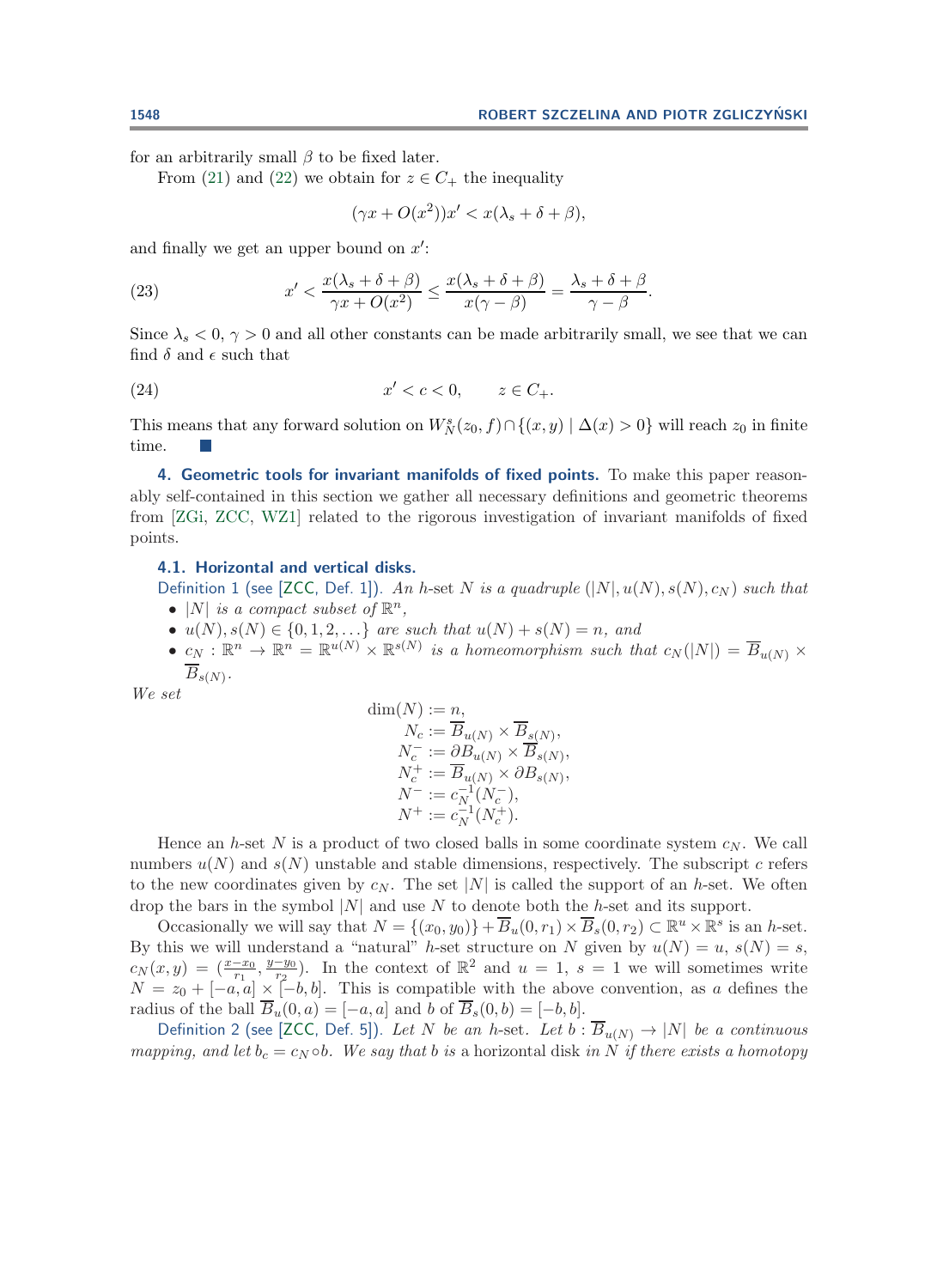$h : [0,1] \times \overline{B}_{u(N)} \to N_c$  such that

$$
(25) \t\t\t\t h_0 = b_c,
$$

(26) 
$$
h_1(x) = (x, 0) \quad \forall x \in \overline{B}_{u(N)},
$$

(27)  $h(t, x) \in N_c^- \quad \forall t \in [0, 1] \text{ and } \forall x \in \partial B_{u(N)}.$ 

Definition 3 (see [\[ZCC,](#page-24-0) Def. 6]). Let N be an h-set. Let  $b : \overline{B}_{s(N)} \to |N|$  be a continuous *mapping, and let*  $b_c = c_N \circ b$ *. We say that* b *is* a vertical disk *in* N *if there exists a homotopy*  $h : [0,1] \times \overline{B}_{s(N)} \to N_c$  such that

$$
(28) \t\t\t\t\t h_0 = b_c,
$$

(29) 
$$
h_1(x) = (0, x) \quad \forall x \in \overline{B}_{s(N)},
$$

(30)  $h(t, x) \in N_c^+ \quad \forall t \in [0, 1] \text{ and } \forall x \in \partial B_{s(N)}.$ 

Definition 4 (see [\[ZCC,](#page-24-0) Def. 7]). Let N be an h-set in  $\mathbb{R}^n$ , and let b be a horizontal (vertical) disk *in* N. We will say that  $x \in \mathbb{R}^n$  belongs to b when  $b(z) = x$  for some  $z \in \text{dom}(b)$ .

*By*  $|b|$  *we will denote the image of b. Hence*  $z \in |b|$  *iff* z belongs to b.

**4.2. Cone conditions and the stable manifold theorem.** Below we recall definitions and theorems that allow us to handle and verify hyperbolic structures of ODEs using h-sets and quadratic forms.

Definition 5 (see [\[ZCC,](#page-24-0) Def. 8]). *Let*  $N \subset \mathbb{R}^n$  *be an h*-set, and let  $Q : \mathbb{R}^n \to \mathbb{R}$  *be a quadratic form such that*

(31) 
$$
Q(x,y) = \alpha(x) - \beta(y), \qquad (x,y) \in \mathbb{R}^{u(N)} \times \mathbb{R}^{s(N)},
$$

*where*  $\alpha : \mathbb{R}^{u(N)} \to \mathbb{R}$  *and*  $\beta : \mathbb{R}^{s(N)} \to \mathbb{R}$  *are positive definite quadratic forms.* 

*The pair* (N,Q) *is called an* h-set with cones*.*

We will often omit Q in the symbol  $(N,Q)$  and will say that N is an h-set with cones.

Definition 6 (see [\[ZCC,](#page-24-0) Def. 9]). Let  $(N,Q)$  be an h-set with cones and  $b : \overline{B}_u \to |N|$  be a *horizontal disk.*

*We will say that* b satisfies the cone condition (with respect to Q) *iff for any*  $x_1, x_2 \in \overline{B}_u$ ,  $x_1 \neq x_2$  the following inequality holds:

(32) 
$$
Q(b_c(x_1) - b_c(x_2)) > 0.
$$

Definition 7 (see [\[ZCC,](#page-24-0) Def. 10]). *Let*  $(N, Q)$  *be an h*-set with cones *and*  $b : \overline{B}_s \to |N|$  *be a vertical disk.*

*We will say that* b satisfies the cone condition (with respect to Q) *iff for any*  $y_1, y_2 \in \overline{B}_s$ ,  $y_1 \neq y_2$  the following inequality holds:

(33) 
$$
Q(b_c(y_1) - b_c(y_2)) < 0.
$$

<span id="page-8-0"></span>Let us consider an ODE

$$
(34) \t\t\t z' = f(z),
$$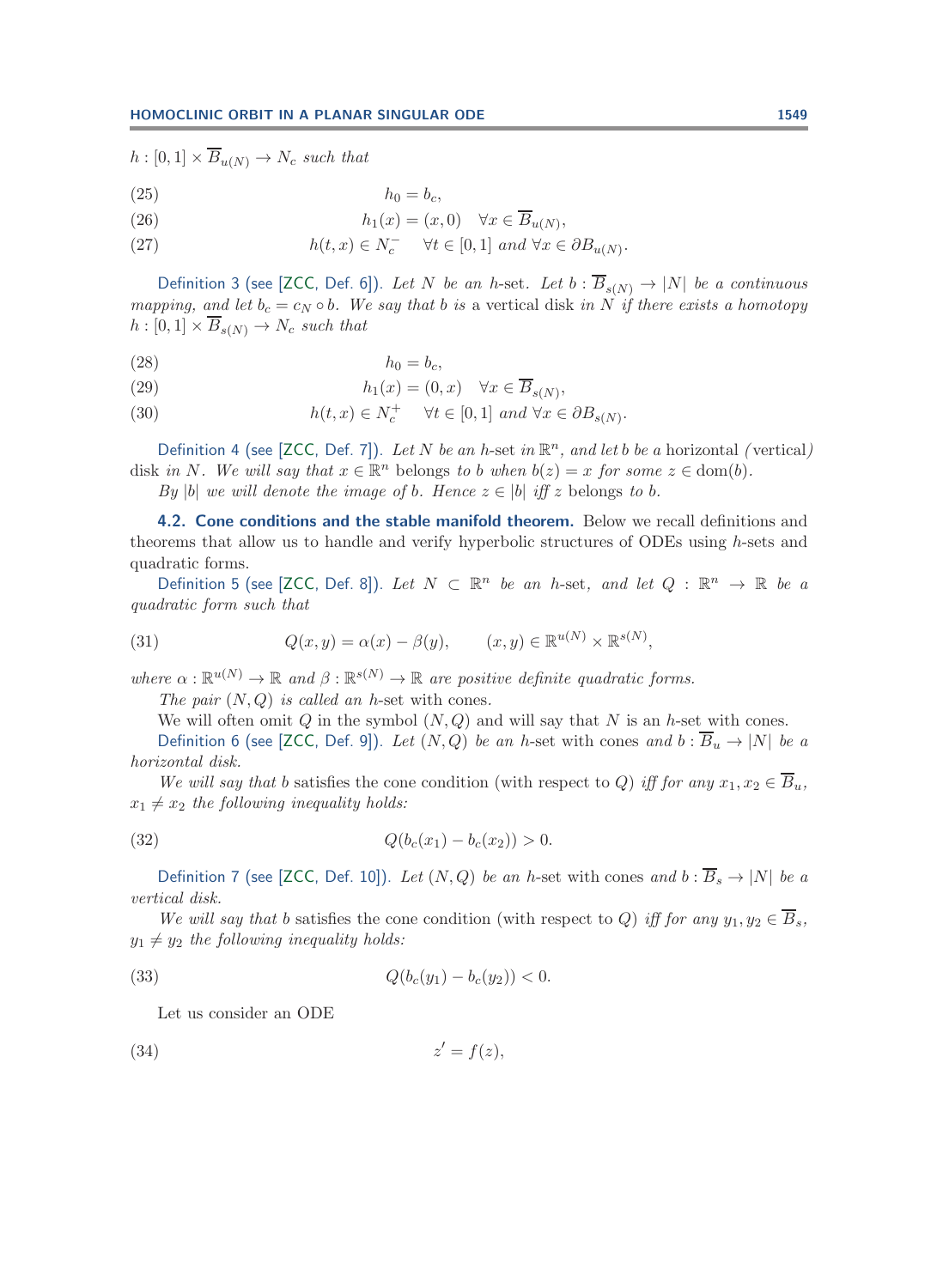

<span id="page-9-1"></span>**Figure 2.** *An isolating block* Z *for some planar ODE. The stable (vertical green dashed line) and unstable (horizontal red solid line) manifolds for*  $\varphi$  *inside* Z are plotted; arrows indicate the vector field f. Dashed green *and solid red border lines indicate the*  $\delta$ -sections  $\Sigma^+$  *and*  $\Sigma^-$ *, respectively.* 

where  $z \in \mathbb{R}^n$ ,  $f \in C^1(\mathbb{R}^n, \mathbb{R}^n)$ .

Let us denote by  $\varphi(t, p)$  the solution of [\(34\)](#page-8-0) with the initial condition  $z(0) = p$ . The following definition is standard.

<span id="page-9-0"></span>Definition 8. Let  $z_0 \in \mathbb{R}^n$ . We say that  $z_0$  is a hyperbolic fixed point for [\(34\)](#page-8-0) iff  $f(z_0)=0$ *and*  $Re\lambda \neq 0$  *for all*  $\lambda \in Sp(Df(z_0))$ *, where*  $Df(z_0)$  *is the derivative of* f *at*  $z_0$ *.* 

*Let*  $z_0 \in Z \subset \mathbb{R}^n$  *be a hyperbolic fixed point for* [\(34\)](#page-8-0)*. We define* 

(35) 
$$
W_Z^s(z_0,\varphi)=W_Z^s(z_0,f)=\big\{z:\forall_{t\geq 0}\varphi(t,z)\in Z,\quad \lim_{t\to\infty}\varphi(t,z)=z_0\big\},
$$

(36) 
$$
W_Z^u(z_0, \varphi) = W_Z^u(z_0, f) = \{ z : \forall_{t \le 0} \varphi(t, z) \in Z, \quad \lim_{t \to -\infty} \varphi(t, z) = z_0 \}.
$$

Sometimes, when it is known from the context,  $\varphi$  will be dropped and we will write  $W_Z^s(z_0)$ , etc.  $W_Z^s(z_0, \varphi)$  is called the stable manifold for  $\varphi$  (or for f) in Z, and  $W_Z^u(z_0, \varphi)$  is called the unstable manifold for  $\varphi$  in Z. Geometric interpretation may be found in Figure [2.](#page-9-1)

Below we recall the notion of the isolating block from the Conley index theory.

<span id="page-9-2"></span>Definition 9. For  $\delta > 0$  the set  $\Sigma \subset \mathbb{R}^n$  is called a  $\delta$ -section for the flow  $\varphi$  *iff*  $\varphi((-\delta,\delta),\Sigma)$ *is an open set and the map*  $\sigma : \Sigma \times (-\delta, \delta) \to \varphi((-\delta, \delta), \Sigma)$  *defined by*  $\sigma(x, t) = \varphi(t, x)$  *is a homeomorphism.*

*Let*  $B \subset \mathbb{R}^n$  *be a compact set.* B *is called* an isolating block *iff*  $\partial B = B^- \cup B^+$ *, where*  $B^$ *and*  $B^+$  *are closed sets, and there exist*  $\delta > 0$  *and two*  $\delta$ -sections,  $\Sigma^+$  *and*  $\Sigma^-$ *, such that* 

$$
B^+, \subset \Sigma^+, \quad B^- \subset \Sigma^-,
$$
  
\n
$$
\forall x \in B^+, \quad \forall t \in (-\delta, 0) \qquad \varphi(t, x) \notin B,
$$
  
\n
$$
\forall x \in B^-, \quad \forall t \in (0, \delta) \qquad \varphi(t, x) \notin B.
$$

In the present paper we will use h-sets which are isolating blocks. Simply, it means that  $N^+$  and  $N^-$  are sections of the vector field.

Definition 10. Let N be an h-set in  $\mathbb{R}^n$ . We say that N is an isolating block for ODE [\(34\)](#page-8-0)  $if$   $N^-$  and  $N^+$  are the  $\delta$ -sections for f as in Definition [9](#page-9-2).

Definition 11. Let N be an h-set *such that*  $c_N$  *is a diffeomorphism. For a vector field* f on  $|N|$  *we define a vector field on*  $N_c$  *by* 

(37) 
$$
f_c(z) = D c_N(c_N^{-1}(z)) f(c_N^{-1}(z)).
$$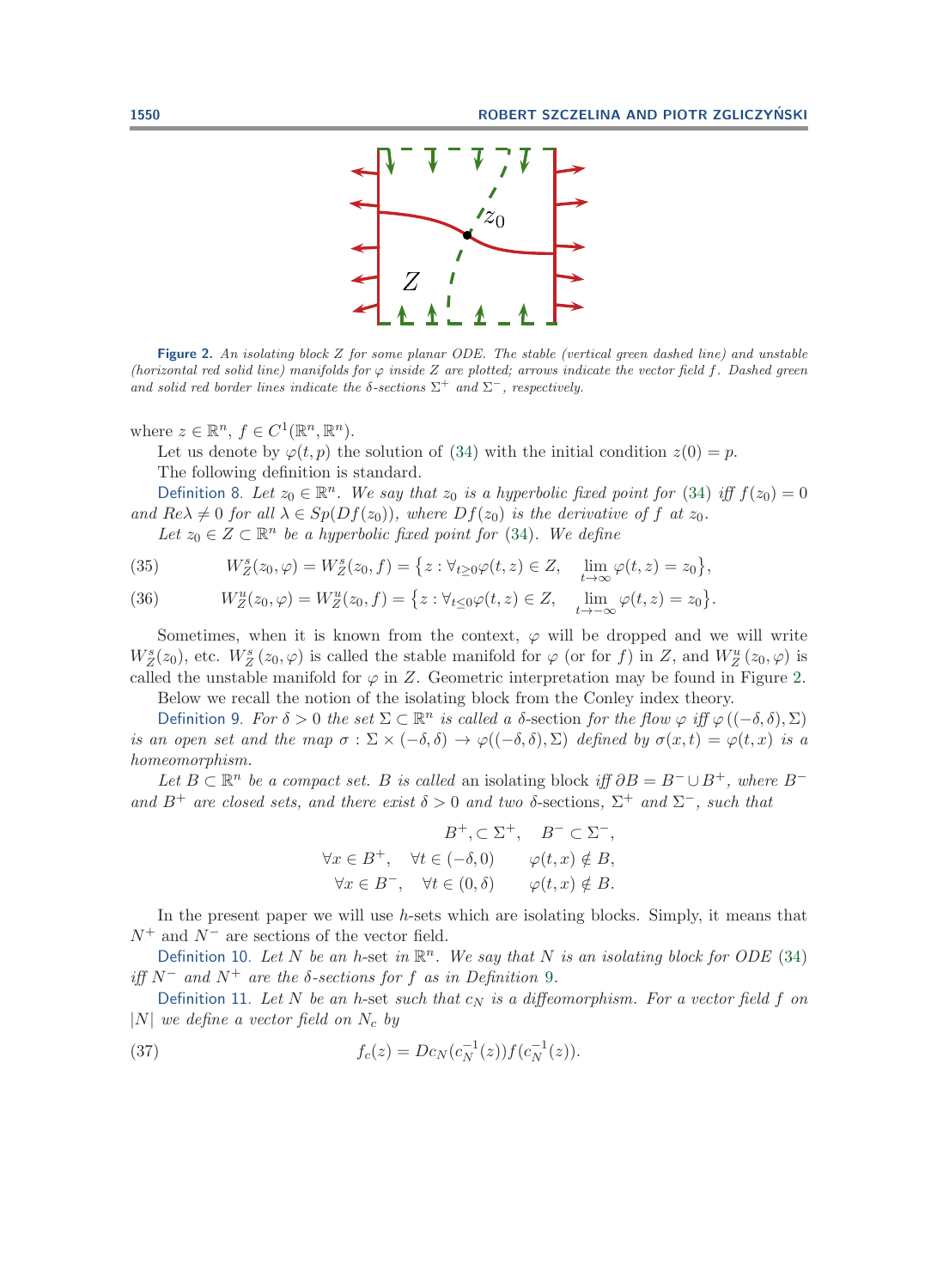Observe that  $f_c$  is in fact the vector field f expressed in the new variables.

Definition 12 (see [\[ZCC,](#page-24-0) Def. 13]). Let  $U \subset \mathbb{R}^n$  be such that  $U = \overline{U}$  and  $\text{int } U \neq \emptyset$ . Let  $g: U \to \mathbb{R}^m$  *be a*  $C^1$  *function. We define the interval enclosure of*  $Dg(U)$  *by* 

(38) 
$$
[Dg(U)] := \left\{ A \in \mathbb{R}^{n \times m} : \forall_{i,j} A_{ij} \in \left[ \inf_{x \in U} \frac{\partial g_i}{\partial x_j}, \sup_{x \in U} \frac{\partial g_i}{\partial x_j} \right] \right\}.
$$

We say that  $[Dg(U)]$  is positive definite if for all  $A \in [Dg(U)]$  the matrix A is positive definite.

The following two theorems about existence and local properties of the (un)stable manifold of the hyperbolic fixed point follow immediately from the proof of Theorem 26 in [\[ZCC\]](#page-24-0).

<span id="page-10-1"></span>Theorem 3. Let  $n = u + s$ , and let  $f : \mathbb{R}^n \to \mathbb{R}^n$  be a  $C^1$ -function with  $z_0$  a hyperbolic fixed *point for* f *such that*

(39) 
$$
Df(z_0) = \begin{bmatrix} A & 0 \\ 0 & U \end{bmatrix},
$$

*where*  $A \in \mathbb{R}^{u \times u}$ ,  $U \in \mathbb{R}^{s \times s}$  *such that*  $A + A^T$  *is positive definite and*  $U + U^T$  *is negative definite.*

*Then for any*  $\epsilon > 0$  *and for any quadratic form*  $Q(x, y) = ax^2 - by^2$ ,  $x \in \mathbb{R}^u$ ,  $y \in \mathbb{R}^s$ ,  $a > 0, b > 0$ , there exists an h-set  $N = z_0 + B_u(0,r) \times B_s(0,r) \subset B(z_0, \epsilon)$  such that N is an *isolating block for*  $x' = f(x)$ ,  $W_N^s(z_0, f)$  *is a vertical disk in* N *satisfying the cone condition*, and  $W_N^u(z_0, f)$  is a horizontal disk in N satisfying the cone condition.

<span id="page-10-0"></span>Theorem 4. *Assume that* (N,Q) *is an* <sup>h</sup>-set with cones*, which is an isolating block for*  $(34)$ ,  $c_N$  *is a diffeomorphism, and the following cone condition is satisfied:* 

(40) The matrix 
$$
[Df_c(N_c)]^T Q + Q[Df_c(N_c)]
$$
 is positive definite.

*Then there exists*  $z_0 \in N$  *such that*  $f(z_0) = 0$ ,  $W_N^u(z_0)$  *is a horizontal disk in* N *satisfying* the cone condition, and  $W_N^s(z_0)$  is a vertical disk in N satisfying the cone condition.

To explain the meaning of condition [\(40\)](#page-10-2) let us remark that it implies the following fact: assume that  $z_i : [0, T] \to N$  for  $i = 1, 2$  are two different orbits of our ODE; then

(41) 
$$
\frac{d}{dt}Q(z_1(t) - z_2(t)) > 0, \qquad t \in [0, T].
$$

For the justification see [\[ZCC\]](#page-24-0) or the proof of Theorem [5](#page-11-0) in the present paper.

**4.3. Dependence of the (un)stable manifold on parameters.** The following theorem gives computable bounds on the first derivatives of stable and unstable manifolds of a hyperbolic fixed point for an ODE with respect to the parameter. An analogous theorem for maps was given in [\[ZCC,](#page-24-0) Thm. 21] with some refined estimates in [\[WZ1,](#page-24-1) Thm. 4.1]. The theorem below and its proof are an adaptation of these results to the ODE setting.

We will be using the norm for the symmetric bilinear forms (identified in what follows with the symmetric matrices) which is defined by

<span id="page-10-2"></span>
$$
|B(u, v)| \leq ||B|| ||u|| ||v||.
$$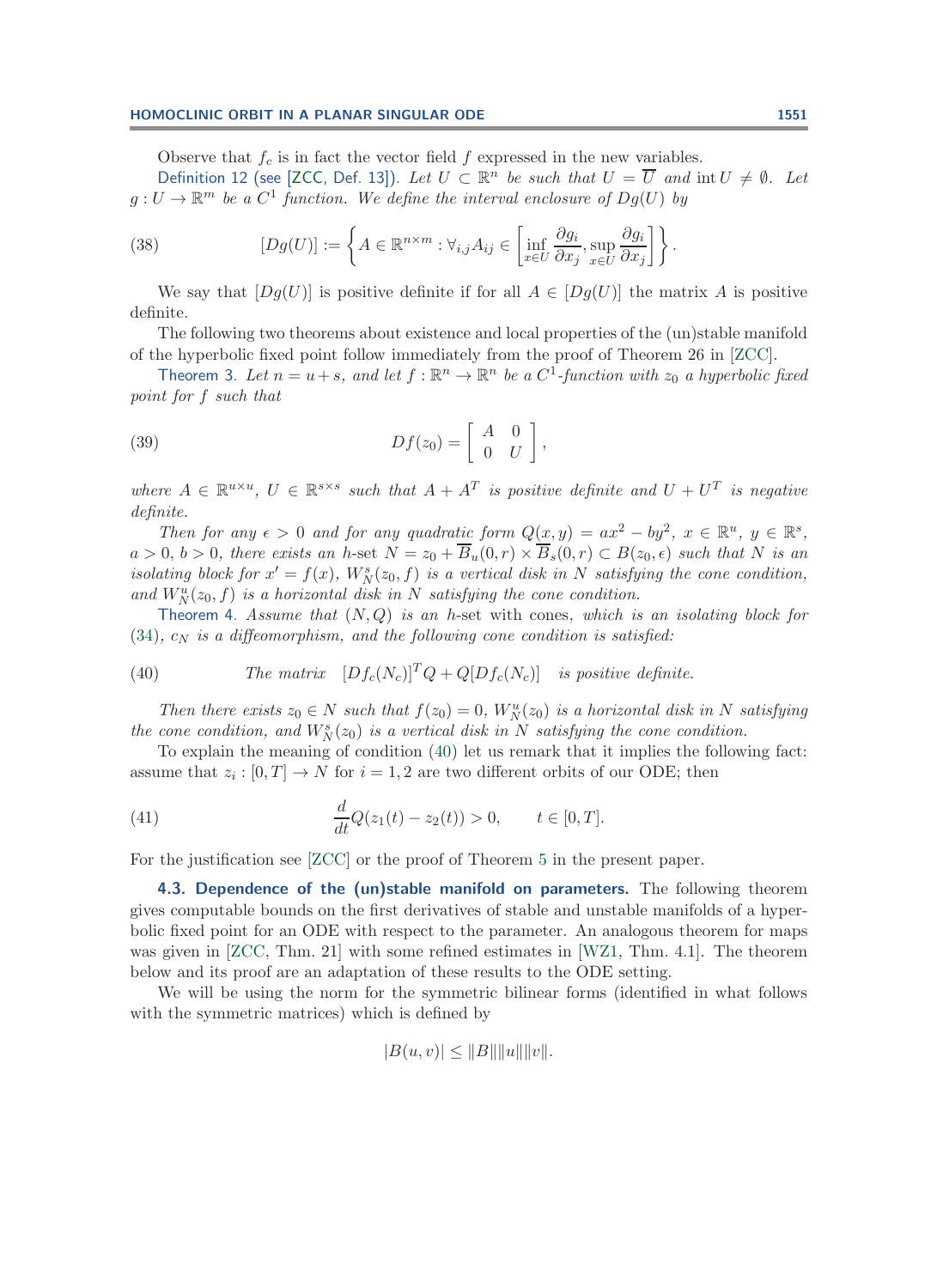For the Euclidean norm we have

<span id="page-11-1"></span> $||B|| = \max{ |s| : s \text{ is an eigenvalue of } B }$ .

<span id="page-11-0"></span>Theorem 5. Let  $\Xi \subset \mathbb{R}$  *be a compact interval. Let*  $f : \Xi \times \mathbb{R}^{u+s} \to \mathbb{R}^{u+s}$  *be a*  $C^1$  *function. For* ξ ∈ Ξ *we consider a one-parameter family of ODEs*

(42) 
$$
x' = f(\xi, x) = f_{\xi}(x).
$$

*Assume that*  $Q(x, y) = \alpha(x) - \beta(y) = \sum_{i=1}^{u} a_i x_i^2 - \sum_{i=1}^{s} b_i y_i^2$ , where  $a_i > 0$  and  $b_i > 0$  for *all i. Let* B *be a symmetric bilinear form such that*  $B(z, z) = Q(z)$  *for all*  $z \in \mathbb{R}^{u+s}$ *.* 

- *Assume that*  $(N, Q)$  *is an h*-set with cones *in*  $\mathbb{R}^{u+s}$  *such that*  $c_N$  *is a diffeomorphism.*
- 1. Let  $A > 0$  be such that for all  $\xi \in \Xi$ , for all  $z \in \mathbb{R}^{u+s}$  the following inequality is true:

(43) 
$$
z^T([Df_{\xi,c}(N_c)^T]Q + Q[Df_{\xi,c}(N_c)])z \ge A||z||^2.
$$

- 2. Assume that the h-set N is an isolating block for [\(42\)](#page-11-1) for all  $\xi \in \Xi$ . Let  $p_{\xi}$  denote the *fixed point for*  $f_{\xi}$ *, which is unique due to* 1*.*
- 3. *Let*

$$
(44) \t\t D = \max_{i=1,\dots,u} a_i,
$$

(45) 
$$
L = \sup_{\xi \in \Xi, z \in N} \left\| \frac{\partial f_{\xi,c}}{\partial \xi}(z) \right\|.
$$

4. Let  $\delta > 0$  be such that

<span id="page-11-4"></span>(46) 
$$
\delta < \frac{A^2}{4 \cdot \|B\|^2 \cdot L^2 D}.
$$

*Then the set*  $W_N^s(p_\xi, f_\xi)$  *can be parameterized as a vertical disk in*  $N \times \Xi$  *for the quadratic form*  $\tilde{Q}(z,\xi) = \delta Q(z) - \xi^2$ . By this we mean that there exists a function  $x_s : \Xi \times \overline{B}_s(0,1) \to$  $\overline{B}_u(0,1)$  *such that*  $c_N(W_N^s(p_\xi, f_\xi)) = \{(x_s(\xi, y), y) \mid y \in \overline{B}_u(0,1)\}\$  *and for any pair*  $(\xi_i, y_i) \in$  $\Xi \times \overline{B}_s(0,1), i = 1,2$ , such that  $(\xi_1, y_1) \neq (\xi_2, y_2)$  the following inequality is true:

(47) 
$$
\delta \alpha(x_s(\xi_1, y_1) - x_s(\xi_2, y_2)) - \delta \beta(y_1 - y_2) - (\xi_1 - \xi_2)^2 < 0.
$$

*Proof.* We will assume that  $c_{|N} = \text{Id}$ . Hence  $N_c = N$  and  $f_{\xi,c} = f_{\xi}$ . Let us consider an extended system

(48) 
$$
\dot{x} = f_{\xi}(x), \qquad \dot{\xi} = 0
$$

and the set

<span id="page-11-2"></span>
$$
S(\delta) = \{((\xi_1, z_1), (\xi_2, z_2)) \in (\Xi \times N)^2 \mid \xi_1 \neq \xi_2, \ (\xi_1 - \xi_2)^2 \leq \delta Q(z_1 - z_2)\}.
$$

<span id="page-11-3"></span>Lemma 6. Let  $\delta$  *be as in the assumptions of our theorem. Assume that*  $(\xi_i, z_i(t))$  *for*  $i = 1, 2, t ∈ [0, T]$ , are solutions of [\(48\)](#page-11-2) such that  $z_i([0, T]) ⊂ N$  and  $((ξ_1, z_1(0)), (ξ_2, z_2(0))) ∈$  $S(\delta)$ .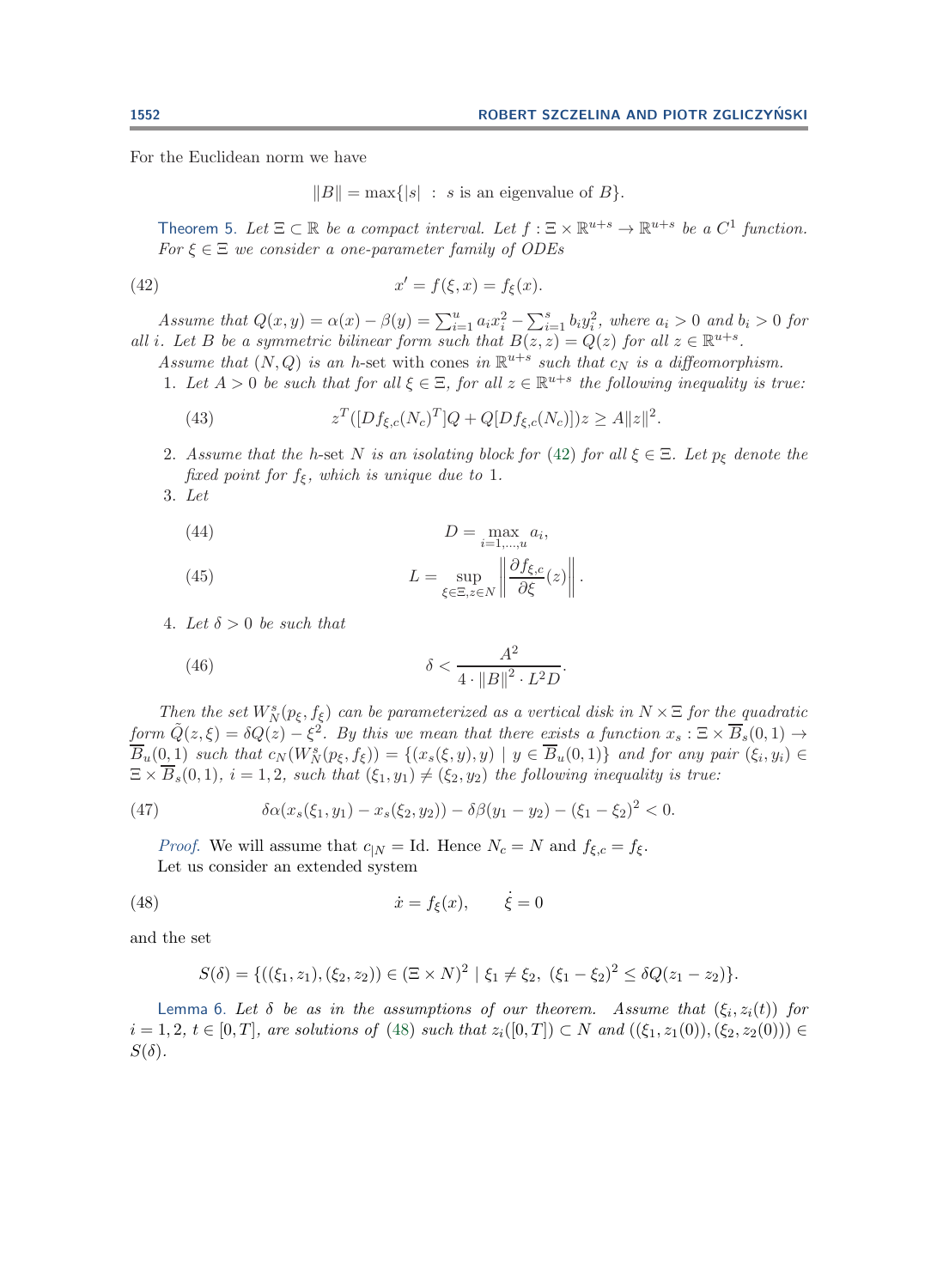<span id="page-12-0"></span>*Then*  $((\xi_1, z_1(t)),(\xi_2, z_2(t))) \in S(\delta)$  *for*  $t \in [0, T]$ *. Moreover, we have the following estimate for some*  $\epsilon > 0$ *, which does not depend on* T:

(49) 
$$
Q(z_1(t) - Q(z_2(t)) \ge Q(z_1(0) - z_2(0))e^{\epsilon t}, \qquad t \in [0, T].
$$

We will prove this lemma after we complete the current proof of Theorem [5.](#page-11-0)

Let  $z_i \in W^s_N(p_{\xi_i}, f_{\xi_i})$  for  $i = 1, 2$ . We will argue by contradiction that  $(\xi_1 - \xi_2)^2$  $\delta Q(z_1-z_2).$ 

Assume the contrary. Let us consider first the case  $\xi_1 \neq \xi_2$ .

Then  $((\xi_1, z_1), (\xi_2, z_2)) \in S(\delta)$ . From Lemma [6](#page-11-3) we obtain for  $\epsilon > 0$ 

(50) 
$$
Q(z_1(t) - z_2(t)) \ge Q(z_1 - z_2)e^{\epsilon t}, \quad t \in [0, \infty).
$$

Since  $Q(z_1-z_2) > 0$ , we obtain that  $Q(z_1(t)-z_2(t))$  is unbounded. However, this is impossible, because  $z_i(t) \in N$ . This proves that if  $\xi_1 \neq \xi_2$ , then

(51) 
$$
(\xi_1 - \xi_2)^2 > \delta Q(z_1 - z_2).
$$

If  $\xi_1 = \xi_2$ , then the above inequality follows from the fact that for any given  $\xi$  the set  $W_N^s(p_{\xi}, f_{\xi})$  is a vertical disk in N satisfying the cone conditions with respect to the quadratic form  $Q$  (see Theorem [4\)](#page-10-0).

*Proof of Lemma* [6.](#page-11-3) In the proof we will use Q to denote both the quadratic form and the symmetric matrix, i.e.,  $Q(z) = z^T Q z$ . Analogously for symmetric bilinear form B we will use the symbol B, i.e.,  $B(u, w) = u^T B w$ . Now if  $Q(z) = B(z, z)$  for all z, then  $Q = B$  as matrices.

We have

$$
\frac{d}{dt}Q(z_1(t) - z_2(t)))|_{t=0}
$$
\n=  $(f_{\xi_1}(z_1) - f_{\xi_2}(z_2))^T Q(z_1 - z_2) + (z_1 - z_2)^T Q(f_{\xi_1}(z_1) - f_{\xi_2}(z_2))$   
\n=  $((f_{\xi_1}(z_1) - f_{\xi_1}(z_2)) + (f_{\xi_1}(z_2) - f_{\xi_2}(z_2)))^T Q(z_1 - z_2)$   
\n+  $(z_1 - z_2)^T Q((f_{\xi_1}(z_1) - f_{\xi_1}(z_2)) + (f_{\xi_1}(z_2) - f_{\xi_2}(z_2))))$   
\n=  $(z_1 - z_2)^T C^T Q(z_1 - z_2) + (z_1 - z_2)^T Q C(z_1 - z_2)$   
\n+  $2B(f_{\xi_1}(z_2) - f_{\xi_2}(z_2), z_1 - z_2)$   
\n $\ge A||z_1 - z_2||^2 - 2||B|| \cdot \sup_{(z,\xi) \in N \times \xi} \left\| \frac{\partial f_{\xi}}{\partial \xi} \right\| \cdot |\xi_1 - \xi_2| \cdot ||z_1 - z_2||,$ 

where

$$
C = C_{\xi_1}(z_1, z_2) = \int_0^1 df_{\xi_1}(z_1 + t(z_2 - z_1)) dt
$$
  
 
$$
\in [df_{\xi}(\Xi \times N)]^T Q + Q [df_{\xi}(\Xi \times N)].
$$

Observe that by the definition of D we have for  $((\xi_1, z_1(0)),(\xi_2, z_2(0))) \in S(\delta)$  the following inequalities:

(52) 
$$
(\xi_1 - \xi_2)^2 \leq \delta Q(z_1 - z_2) \leq \delta D(z_1 - z_2)^2.
$$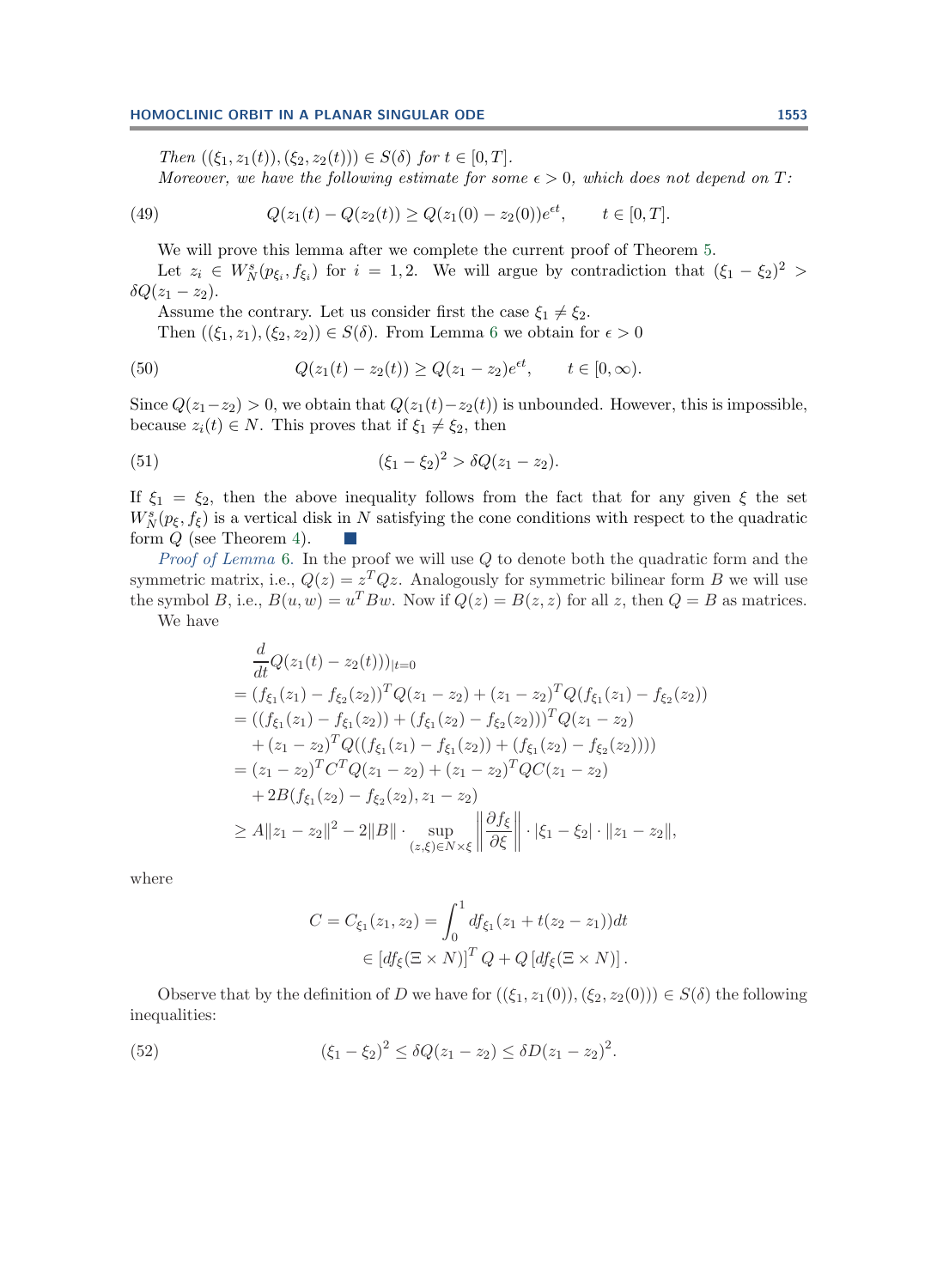Combining the above computations altogether we obtain for  $((\xi_1, z_1(0)),(\xi_2, z_2(0))) \in S(\delta)$ that

$$
\frac{d}{dt}Q(z_1(t) - z_2(t))_{|t=0} \ge A ||z_1 - z_2||^2 - 2||B|| \cdot L \cdot \sqrt{\delta D}(z_1 - z_2)^2
$$
  
=  $(A - 2||B|| \cdot L \cdot \sqrt{\delta D})(z_1 - z_2)^2 \ge \epsilon_1(z_1 - z_2)^2 \ge \epsilon Q(z_1 - z_2),$ 

where  $\epsilon_1 > 0$  and  $\epsilon > 0$  are such that

$$
A - 2||B|| \cdot L \cdot \sqrt{\delta D} > \epsilon_1 > 0,
$$
  

$$
\epsilon_1(z_1 - z_2)^2 \ge \epsilon Q(z_1 - z_2).
$$

Therefore the set  $S(\delta)$  is forward invariant relative to  $\Xi \times N$ . We have proved also that

(53) 
$$
\frac{dQ(z_1 - z_2)}{dt} \ge \epsilon Q(z_1 - z_2);
$$

 $\mathbb{R}^n$ 

<span id="page-13-0"></span>from this [\(49\)](#page-12-0) follows easily.

**5. Details of computer assisted proof of the existence and local uniqueness of the homoclinic loop in [\(4\)](#page-4-0).** To establish the existence of the homoclinic loop in system [\(4\)](#page-4-0) we proceed in a standard way (see [\[GH,](#page-23-1) sect. 6.1]). We fix a section of the vector field [\(4\)](#page-4-0) (we denote it by  $L$ ) such that it is parameterized by one coordinate (we denote it by  $v$ ). Let  $\Xi=[\xi_{lo}, \xi_{up}]$  be as in Theorem [1.](#page-2-0) We prove that for all  $\xi \in \Xi$  the unstable and stable manifolds of the hyperbolic fixed point  $p<sub>\xi</sub>$  intersect L at points  $v_u(\xi)$  and  $v_s(\xi)$ , respectively. Observe that the functions  $v_u$  and  $v_s$  are smooth.

In the case of the homoclinic loop we should have  $v_u(\xi) = v_s(\xi)$  for some  $\xi$ . Therefore we consider a function

(54) 
$$
T(\xi) = v_s(\xi) - v_u(\xi).
$$

We show that the signs of  $T(\xi_{lo})$  and  $T(\xi_{up})$  are opposite; hence, by the intermediate value theorem, there exists  $\xi_h \in \Xi$  such that  $T(\xi_h) = 0$ . This gives us the homoclinic loop for  $\xi = \xi_h$ . To prove the uniqueness of this loop we show that  $T'(\xi)$  has a constant sign.

Let us now turn to the computation of  $v_u(\xi)$  and  $\frac{dv_u}{d\xi}$ . The point  $v_u(\xi)$  is defined as the first intersection of the left branch of  $W^u(p_{\xi}, f_{\xi})$  (the branch which enters the half plane  $x < R_2$ ) with the section L. Since we are in dimension two, the left branch of  $W^u(p_\xi, f_\xi)$  is a single trajectory. To be able to estimate  $v_u(\xi)$  and its derivative we use Theorems [4](#page-10-0) and [5.](#page-11-0) Namely, we construct an h-set with cones  $(U, Q)$  satisfying assumptions of these theorems. This gives us a point  $z_u(\xi) \in U^- \cap W_U^u(p_\xi, f_\xi) \cap \{(x, y) : |x| \leq R_2\}$ ; moreover, we also have a bound on  $\frac{d}{d\xi}z_u$ . Now  $v_u(\xi)$  can be defined by  $v_u(\xi) = P_{U_l^- \to L}(\xi, z_u(\xi))$ , where  $P_{U_l^- \to L}$  is the Poincaré map from the neighborhood of the section  $U_l^-$ —the left component of  $U^-$  (i.e., contained in  $\{(x, y) \mid x < R_2\}$  to the section L.

<span id="page-13-1"></span>We have the following formula for  $v'_u$ :

(55) 
$$
v'_u(\xi) = \frac{\partial}{\partial \xi} P_{U_l^- \to L}(\xi, z_u(\xi)) + \frac{\partial}{\partial z} P_{U_l^- \to L}(\xi, z_u(\xi)) z'_u(\xi).
$$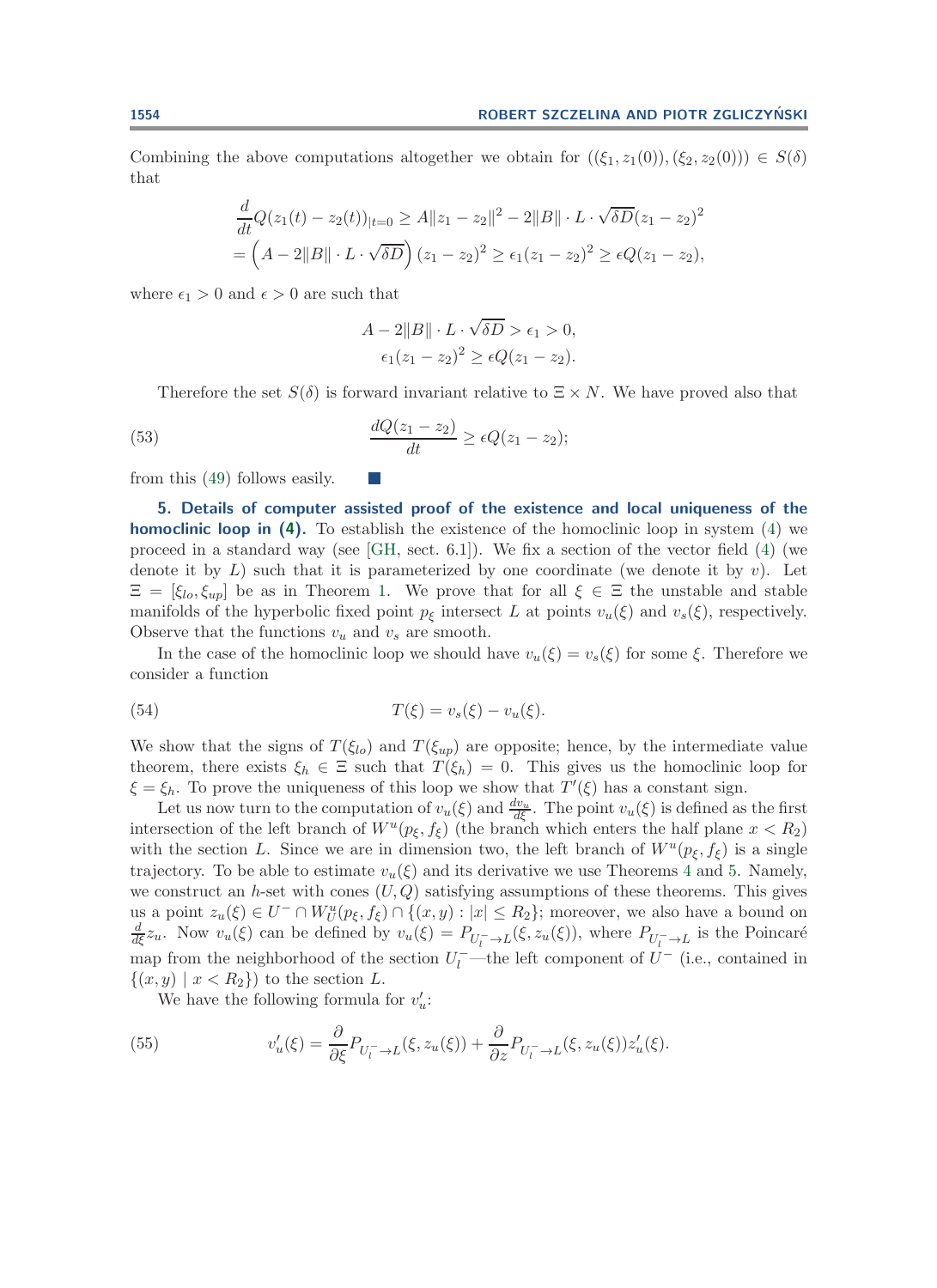

<span id="page-14-0"></span>**Figure 3.** *A schematic figure presenting the idea of the proof of Theorem* [10](#page-19-0)*. The left figure presents stable and unstable branches for*  $\xi_{lo}$  *and the right one for*  $\xi_{up}$ *.* 

The partial derivatives of  $P_{U_l^- \to L}$  with respect to  $\xi$  and z can be computed with any rigorous integrator for ODEs; we use the CAPD library for this purpose [\[CAPD\]](#page-23-21).

Estimates of  $v_s(\xi)$  and its derivative are obtained in an analogous way. The schematic picture of the above idea of the proof is presented in Figure [3.](#page-14-0)

**Warning about the presentation of the numbers in the remainder of this section.** All the computations in our program have been done using interval arithmetics based on the double precision representation of the real numbers. We believe that the readability of our description of the computer assisted proof will be enhanced if we also include some numerical data from the proof. Since giving the exact values from the computer program in the binary representation will make them unreadable, we decided to write instead nonrigorous representations with 8 significant digits of rigorous numbers (intervals) produced by our program. Hence in the strict sense most of the lemmas listed in this section cannot be regarded as "proven rigorously with computer assistance," but they "reflect" their true counterparts proved by our program.

**5.1. Local estimates on** *W<sup>u</sup>* **and** *Ws***.** From now on, in this section, we will assume that  $\Xi$  is defined as in Theorem [1.](#page-2-0) All steps can be reproduced for other singular systems as long as the  $\Delta$  is a polynomial in one of the coordinates and the rhs of the equation is a  $C<sup>1</sup>$  function. In fact our program that conducts the computer assisted proof presented below may be used to prove analogues of Theorem [1](#page-2-0) for other values of parameters  $\tau$ ,  $\kappa$ ,  $\chi$ , and  $\gamma$ (see the documentation of the source code for details on how to do this). We have chosen to present the steps of our method on a concrete example rather than in form of an abstract algorithm, as we believe this way is better for the reader to grasp the idea of the method and to understand difficulties which can arise during computations.

For a given value of  $\xi$  we will slightly abuse the notation and denote by  $\Delta_{\xi}$  the set

(56) 
$$
\Delta_{\xi} = \{(x, y) \in \mathbb{R}^2 : \Delta(x) = 0\}.
$$

By  $\varphi_{\xi}(t, z)$  we denote the solution of [\(4\)](#page-4-0) with the initial condition given by z and the parameter ξ. If  $\xi$  is known from the context, we will omit the subscript  $\xi$ .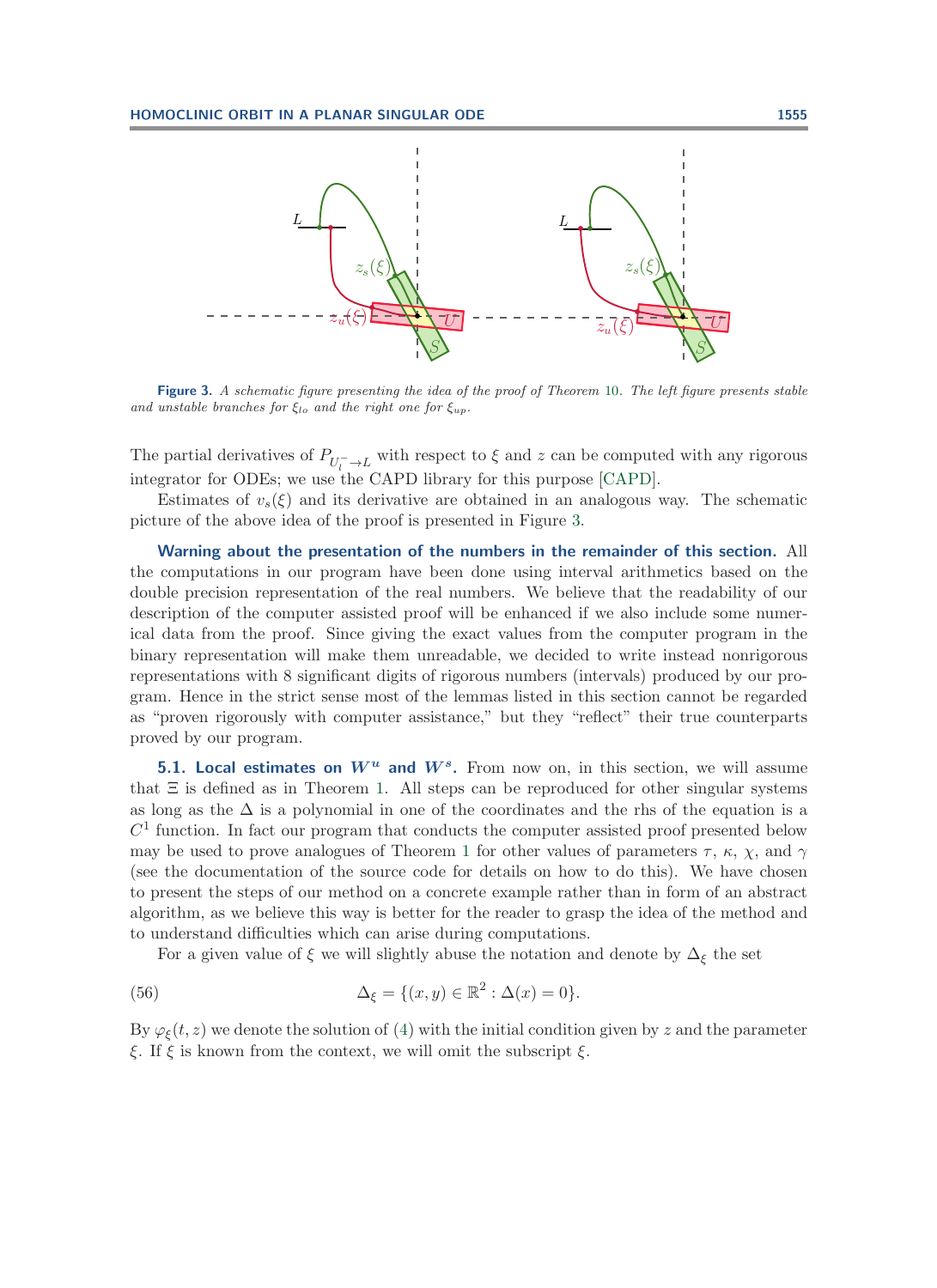We want to point out that for an *h*-set  $(N,Q)$  that satisfies the assumptions of Theorem [4](#page-10-0) we get information on both  $W^u(p_{\xi})$  and  $W^s(p_{\xi})$  at the same time. However, this is not optimal for finding good enclosures for stable and unstable manifolds of  $p<sub>\xi</sub>$ . Instead we choose an h-set  $U$ , which is a parallelogram relatively large in the unstable direction and thin in the stable direction, and thus we obtain a good estimate on  $W^u(p_{\xi})$ . Analogously, we choose an S which is short in the unstable direction and large in the stable direction to get a better estimate on  $W^s(p_{\xi}).$ 

The sets S and U should be chosen so that their sides are approximately parallel to the eigenvectors of  $Df$  computed at the stationary point  $p_{\xi}$ . Notice that the stationary point  $(R_2, \Pi_2)$  moves as the parameter  $\xi$  is changing. For this purpose we choose the middle point of the interval hull of the set of all stationary points for  $\xi \in \Xi$  as a good candidate for the center of the sets S and U. We will denote this point by  $\hat{z}_0$ . Next, we choose coordinate maps  $c_S$  and  $c_U$  in such a way that sets S and U are aligned along the eigenvectors of  $Df(\hat{z}_0)$  with a slight adjustment to  $c<sub>S</sub>$  in order to have an isolating block reaching further along the stable manifold.

The eigenvectors and eigenvalues of  $p<sub>\epsilon</sub>$  can be computed analytically. It turns out that the eigenvectors almost coincide with the coordinate axes, with  $OX$  close to the unstable direction with eigenvalue  $\lambda_u \approx 0.62$  and OY being close to the stable direction with eigenvalue  $\lambda_S \approx -63.6$ .

<span id="page-15-0"></span>Lemma 7. *We define two* <sup>h</sup>-sets <sup>U</sup> *and* <sup>S</sup> *on the plane* <sup>R</sup><sup>2</sup> *as follows:*

• 
$$
u(U) = s(U) = u(S) = s(S) = 1;
$$

- $\hat{z}_0 = (2.208526696, 0.313849028) \in \mathbb{R}^2;$
- $M_U = \left[ \begin{array}{cc} -0.9951981155 & -0.06027571515 \ 0.09788110563 & 0.9981817661 \end{array} \right],$
- $M_S = \left[ \begin{array}{cc} -0.9981817661 & -0.06027571515 \ -0.06027571515 & 0.9981817661 \end{array} \right];$
- 
- $|U| = \hat{z}_0 + M_U \cdot ([-a_U, a_U] \times [-b_U, b_U])$  *with*  $a_U = 0.005$ ,  $b_U = 0.0001$ ,  $c_U^{-1}(x, y) =$  $\hat{z_0} + M_U (a_U x, b_U y)^T$  *)*;
- $|S| = \hat{z}_0 + M_S \cdot ([-a_S, a_S] \times [-b_S, b_S])$  *with*  $a_S = 0.00005$ ,  $b_S = 0.01$ ,  $c_S^{-1}(x, y) =$  $\hat{z_0} + M_S(a_Sx, b_Sy)^T$ .

*Then, for all*  $\xi \in \Xi$ *, the h-sets* S *and* U *are the isolating blocks for* [\(4\)](#page-4-0)*. Moreover, the following are true:*

- $U^- \cap \Delta_{\xi} = \emptyset$ ;
- $S^+ \cap \Delta_{\xi} = \emptyset$ .

*Proof.* For a given h-set N let us denote by  $n_z^+$  the outside normal vector at a given point  $z \in N^+$ , and by  $n_z^-$  let us denote the outside normal vector for  $z \in N^-$ . It suffices to check for each  $\xi \in \Xi$  that for all  $z \in N^+$  the inner product  $\langle f_{\xi}(z), n_z^+ \rangle$  is negative and for each  $z \in N^ \langle f_{\xi}(z), n_z^{-} \rangle$  is positive.

We checked this condition using the rigorous arithmetics and obtained for all  $\xi \in \Xi$ 

 $\langle f_{\xi}(z), n_z^{\perp} \rangle \in [-0.006897320012, -0.005714477667] < 0, \quad z \in U^{\perp},$  $\langle f_{\xi}(z), n_z^{-} \rangle \in [0.002076688005, 0.00409304022] > 0, \quad z \in U^{-},$  $\langle f_{\xi}(z), n_z^{\perp} \rangle \in [-0.6351155027, -0.633170357] < 0, \quad z \in S^+,$  $\langle f_{\xi}(z), n_z^{-} \rangle \in [0.00001121576298, 0.00005048696143] > 0, \quad z \in S^{-}$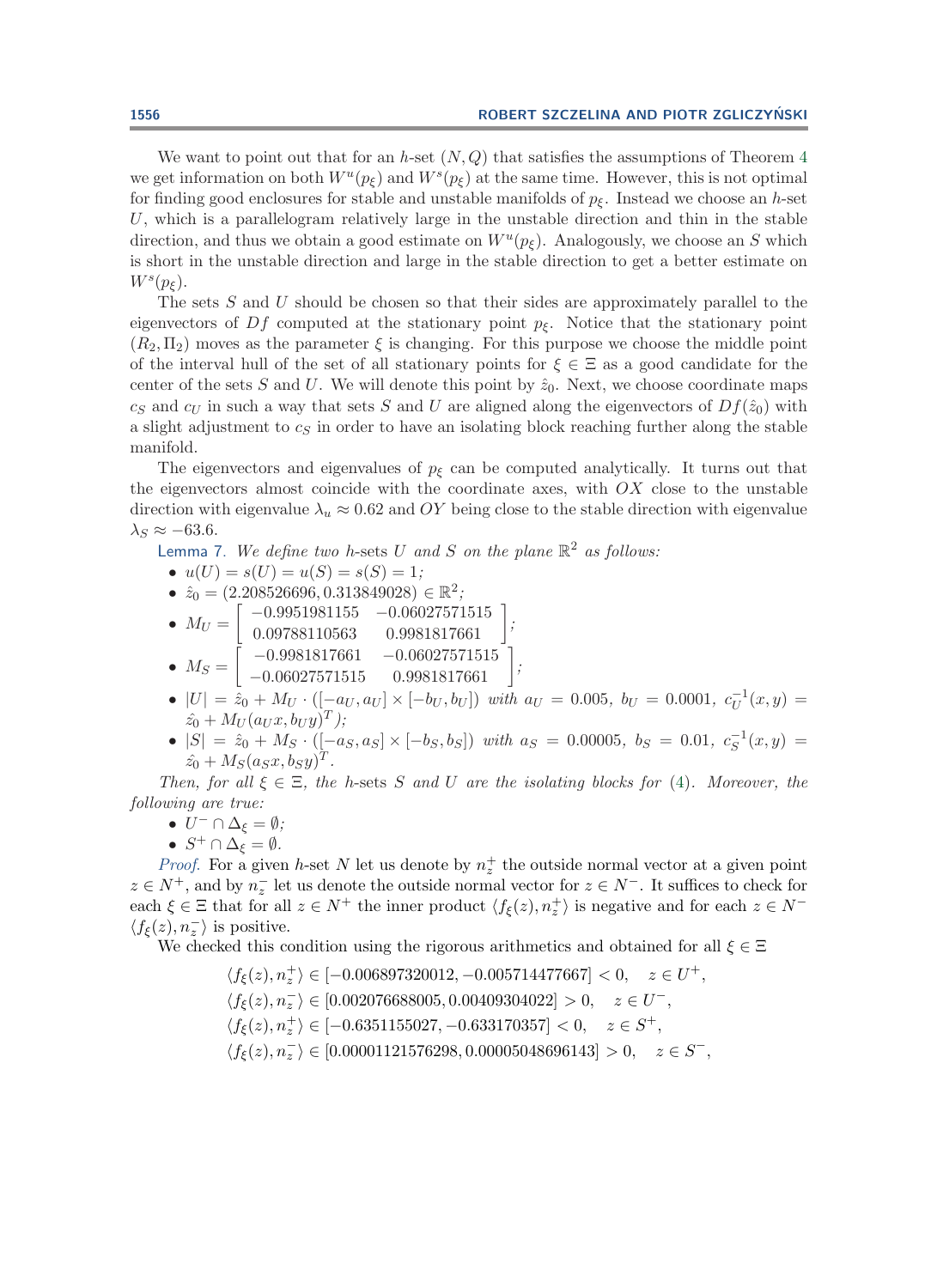which prove that  $S$  and  $U$  are the isolating blocks for  $(4)$ . For the second part we obtained that for all  $\xi \in \Xi$ 

$$
\pi_x(U^-) \subset [2.203544678, 2.203556733] \cup [2.213496659, 2.213508714],
$$
  
\n
$$
\pi_x(S^+) \subset [2.20787403, 2.207973848] \cup [2.209079544, 2.209179362],
$$
  
\n
$$
\pi_x(\Delta_{\xi}) \subset [2.208526287, 2.208527105] \cup [-2.208527105, -2.208526287].
$$

It is easy to see that  $U^- \cap \Delta_{\xi} = \emptyset$  and  $S^+ \cap \Delta_{\xi} = \emptyset$ .

In the following lemma we define  $Q$  for  $U$  and  $S$ . Observe that while the formula for  $Q$ is the same for both  $U$  and  $S$ , the cones are different, as the formula is given in the internal coordinates of U and S (defined by  $c_U$  and  $c_S$  in Lemma [7\)](#page-15-0).

<span id="page-16-0"></span>Lemma 8. *Assume that* U *and* S are as in Lemma [7](#page-15-0), and let  $Q(x, y) = x^2 - y^2$ . *Let us consider* [\(4\)](#page-4-0) *with parameter values as in* [\(2\)](#page-0-1)*. Let*  $p_{\xi} = (R_2, \Pi_2)$ *.* 

*Then for all*  $\xi \in \Xi$  *the h*-sets *with cones*  $(U, Q)$  *and*  $(S, Q)$  *satisfy the assumptions of Theorem* [4](#page-10-0) *and there exist points*  $z_s(\xi) \in S^+ \cap W^s_S(p_\xi, f_\xi)$  *and*  $z_u(\xi) \in U^+ \cap W^u_U(p_\xi, f_\xi)$  *such that*

<span id="page-16-1"></span>(57) 
$$
z_s(\xi), z_u(\xi) \in \{(x, y) \in \mathbb{R}^2 : |x| < R_2\},
$$

<span id="page-16-2"></span>(58) 
$$
\varphi_{\xi}(t, z_s(\xi)) \cap \Delta_{\xi} = \emptyset, \quad \varphi_{\xi}(-t, z_u(\xi)) \cap \Delta_{\xi} = \emptyset, \quad t \ge 0.
$$

*Proof*. We use rigorous numerics to check that

$$
[Df_c(U_c)]^T Q + Q[Df_c(U_c)]
$$
  
\n
$$
\subset \begin{pmatrix} [1.20236854, 1.267286676] & [-6.538562255, 6.532945059] \\ [-6.538562255, 6.532945059] & [126.09537, 127.5777877] \end{pmatrix},
$$
  
\n
$$
[Df_c(S_c)]^T Q + Q[Df_c(S_c)]
$$
  
\n
$$
\subset \begin{pmatrix} [1.075080553, 1.39456723] & [-2.043226555, 1.940940435] \\ [-2.043226555, 1.940940435] & [126.653084, 127.0184426] \end{pmatrix},
$$

which are positive definite.

From Theorem [4](#page-10-0) and Lemma [7](#page-15-0) we get the existence of  $z_u(\xi) \in U^- \cap W^u_U(p_\xi, f_\xi)$  and  $z_s(\xi) \in S^+ \cap W^s_S(p_\xi, f_\xi)$  such that they satisfy condition [\(57\)](#page-16-1). It remains to show [\(58\)](#page-16-2).

For the h-set N and the point  $p \in N_c$  let  $K_{N,c}^+(p) = \{z \in N_c : Q(z - p) > 0\}$  and  $K_{N,c}^{-}(p) = \{z \in N_c : Q(z - p) < 0\}.$  Then we define the positive and negative cones of an h-set N at the point  $q \in |N|$  by  $K_N^{\pm}(q) = c_N^{-1}(K_N^{\pm}(c_N(q)))$ , respectively.

By the definition of  $Q$  and by Theorem [4](#page-10-0) we know that

- $W_S^s(p_\xi)$  lies inside the negative cone  $K_S^-(p_\xi)$ , and
- $W^u_U(p_\xi)$  lies inside the positive cone  $K^+_U(p_\xi)$ .

We want to show that for each  $\xi \in \Xi$  we have the following inclusions that guarantee [\(58\)](#page-16-2):

<span id="page-16-3"></span>(59) 
$$
\Delta_{\xi} \cap S \subset \overline{K_S^+(p_{\xi})},
$$

<span id="page-16-4"></span>(60) 
$$
\Delta_{\xi} \cap U \subset K_U^-(p_{\xi}).
$$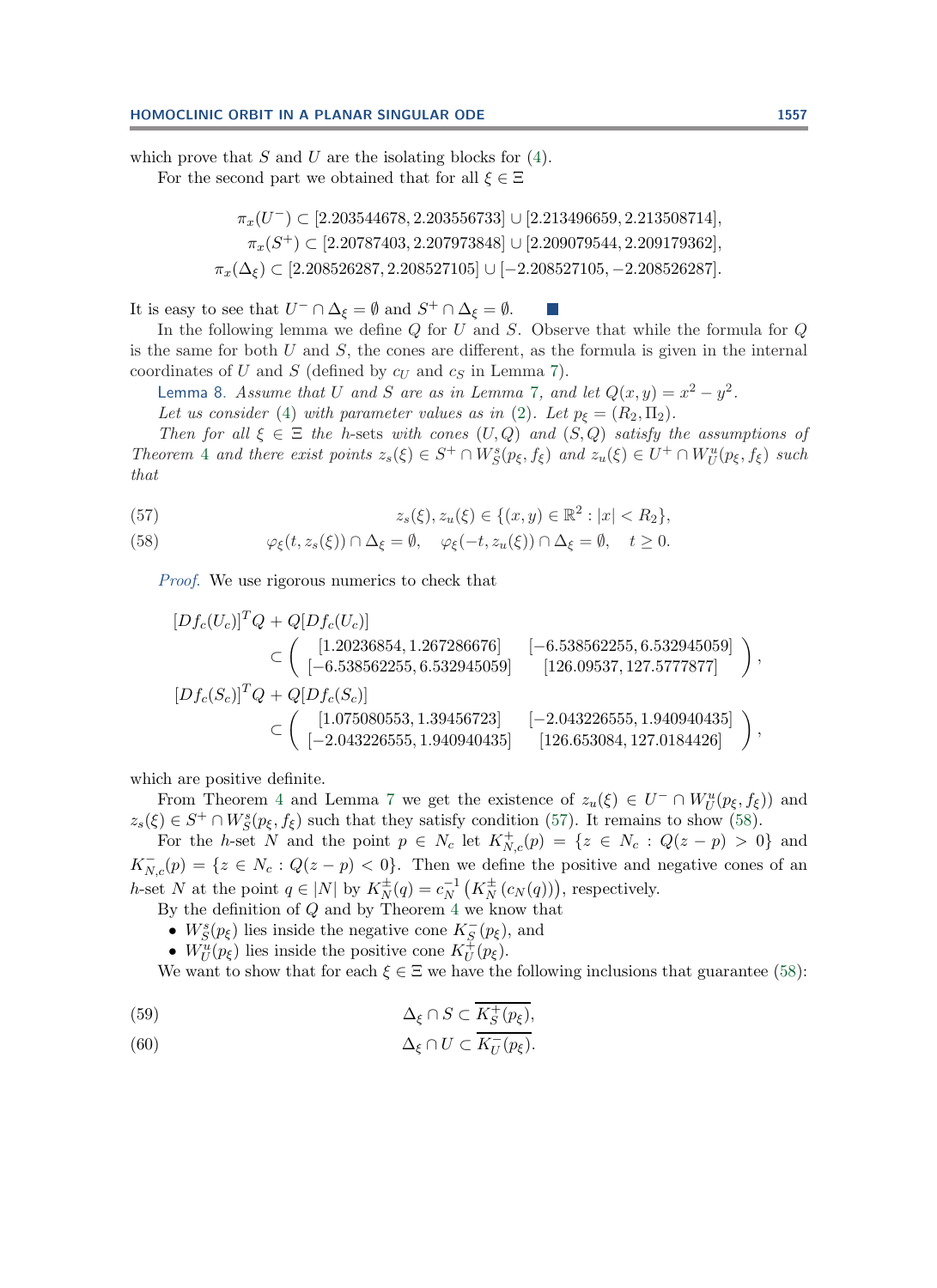

<span id="page-17-1"></span>**Figure 4.** *A schematic figure presenting the idea of the proof of Lemma* [8](#page-16-0) *for the case of* h-set U *(the case for* S *is analogous). The cones in gray present the Lipschitz dependence imposed by choosing a suitable quadratic form which ensures that*  $W_S^s$  *and*  $W_U^u$  *do not cross*  $\Delta_{\xi}$ . In the left figure the point  $\hat{z}_0$  *and the set*  $\hat{Z}_0$ *are shown. In the right one the point*  $p_{\xi}$  *and the set*  $\Delta_{\xi}$  *are shown.* 

By Lemma [7](#page-15-0) we know that for the set  $\hat{Z}_0 = \{(x, y) : x = \hat{z}_0\}$  we have  $\hat{Z}_0 \cap S \subset \overline{K_S^+(\hat{z}_0)}$ and  $\hat{Z}_0 \cap U \subset \overline{K_U^-(\hat{z}_0)}$ . Now [\(59\)](#page-16-3) and [\(60\)](#page-16-4) follow easily, as  $\Delta_{\xi}$  and  $p_{\xi}$  are simply  $\hat{Z}_0$  and  $\hat{z}_0$ translated by the vector  $p_{\xi} - \hat{z}_0$  (see Figure [4\)](#page-17-1). **College** 

<span id="page-17-0"></span>Lemma 9. Assume that  $(S, Q)$ ,  $(U, Q)$ ,  $z_u$ ,  $z_s$  are as in Lemma [8](#page-16-0).

*Let*  $x_s(\xi) = \pi_x c_U(z_s(\xi))$  *and*  $y_u(\xi) = \pi_y c_S(z_u(\xi))$ *, i.e.,*  $z_s(\xi) = z_0 + M_S \cdot (x_s(\xi) \cdot a_S, b_S)^T =$  $c_S(x_s(\xi), 1)^T$  *and*  $z_u(\xi) = z_0 + M_U \cdot (a_U, y_u(\xi) \cdot b_U)^T = c_U(1, y_u(\xi))^T$ .

*Then, the following inequalities hold true:*

(61) 
$$
\left|\frac{\partial x_s}{\partial \xi}(\xi)\right| < \varepsilon_S = 16748.53759,
$$

(62) 
$$
\left|\frac{\partial y_u}{\partial \xi}(\xi)\right| < \varepsilon_U = 67667.96072.
$$

*Proof.* The proof is a consecutive computation of the quantities appearing in the assumptions of Theorem [5.](#page-11-0)

First we focus on the stable case. We checked rigorously that for  $A = 1.041839776$  we have  $z^T([Df_{\xi,c}(S_c)^T]Q + Q[Df_{\xi,c}(S_c)])z \geq A \cdot z^2$  for all  $z \in \mathbb{R}^2$  and  $\xi \in \Xi$ . Let

$$
D = 1,
$$
  
\n
$$
L = \sup_{\xi \in \Xi, z \in U_c} \left\| \frac{\partial f_{\xi,c}}{\partial \xi}(z) \right\| \in [7638.714144, 8724.646326],
$$
  
\n
$$
||B|| = 1.
$$

By [\(47\)](#page-11-4) we obtain (setting  $y_1 = y_2 = 1$ ) for any  $\xi_1, \xi_2 \in \Xi$ 

(63) 
$$
\delta_S(x_s(\xi_1) - x_s(\xi_2))^2 \le (\xi_1 - \xi_2)^2.
$$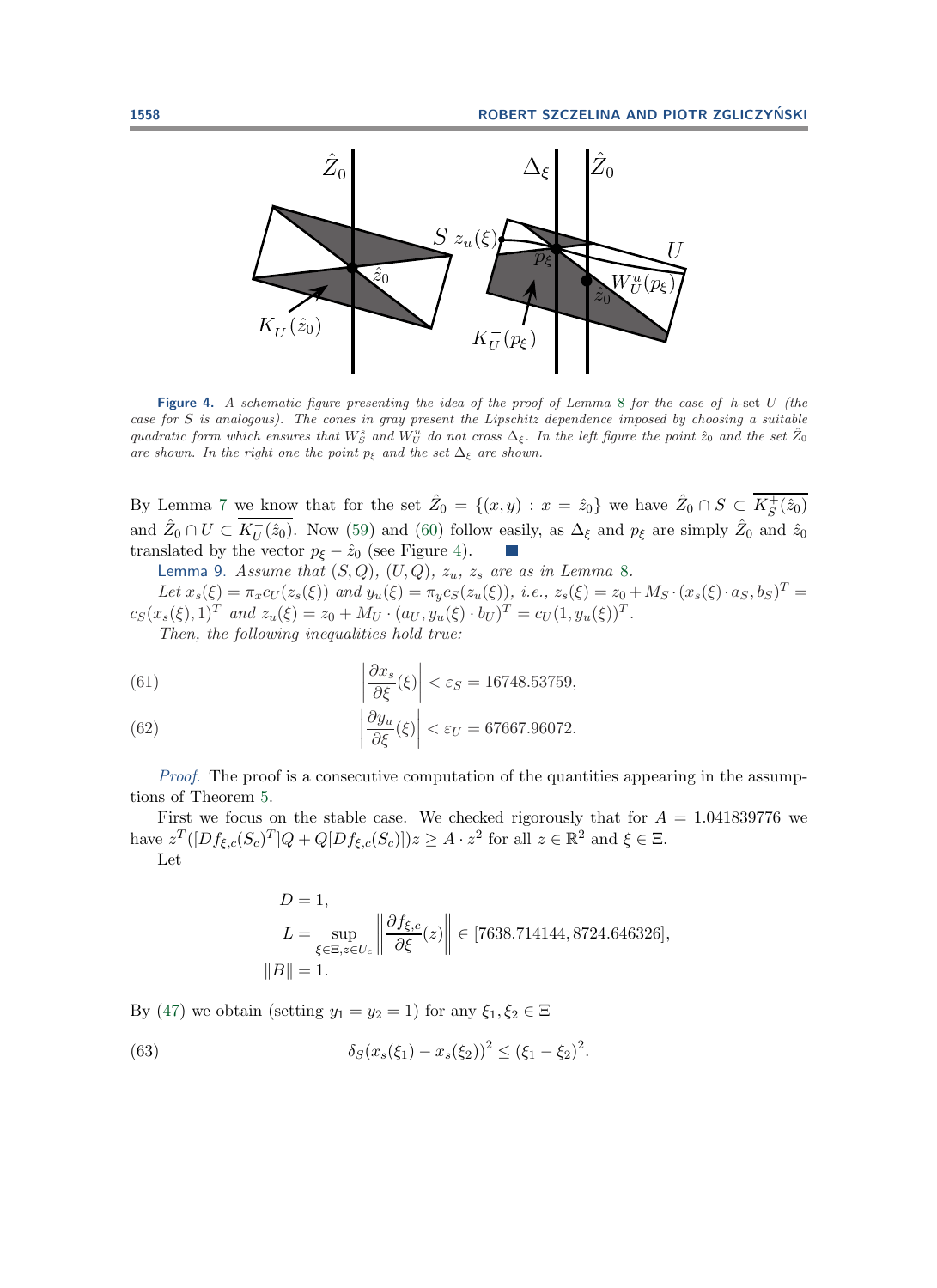Therefore for  $\xi_1 \neq \xi_2$  we obtain

(64) 
$$
\left| \frac{x_s(\xi_1) - x_s(\xi_2)}{\xi_1 - \xi_2} \right| \le \frac{1}{\sqrt{\delta_S}}
$$

and finally after passing to the limit  $\xi_2 \rightarrow \xi_1$  we obtain

(65) 
$$
\left|\frac{dx_s(\xi)}{d\xi}\right| \le \frac{1}{\sqrt{\delta_S}}.
$$

By the expression for  $\delta_S$  we get that  $\frac{1}{\sqrt{\delta_S}} \leq 16748.53759$ .

To treat the unstable case we will use the fact that the unstable manifold for f becomes a stable manifold for the vector field given by  $z' = -f(z)$ . Of course we need to use the quadratic form −Q in this case. However, the expression for the cone condition does not change:

$$
z^T \left( [-df(U)^T](-Q) + (-Q)[-df(U)] \right) z = z^T \left( [df(U)^T]Q + Q[df(U)] \right) z.
$$

Again, we check rigorously that for  $A = 1.103520275$  we have  $z^T([df_{\xi,c}(U_c)^T]Q+Q[df_{\xi,c}(U_c)])z \geq$  $A \cdot z^2$  for all  $z \in \mathbb{R}^2$ .

We take

$$
D = 1,
$$
  
\n
$$
L = \sup_{\xi \in \Xi, z \in U_c} \left\| \frac{\partial f_{\xi,c}}{\partial \xi}(z) \right\| \in [26670.51178, 29130.44252],
$$
  
\n
$$
||B|| = 1.
$$

Again, by [\(47\)](#page-11-4) we obtain (setting  $x_1 = x_2 = 1$ )

(66) 
$$
\delta_U(y_u(\xi_1) - y_u(\xi_2))^2 \le (\xi_1 - \xi_2)^2.
$$

For  $\xi_1 \neq \xi_2$  we obtain

(67) 
$$
\left| \frac{y_u(\xi_1) - y_u(\xi_2)}{\xi_1 - \xi_2} \right| \le \frac{1}{\sqrt{\delta_U}}
$$

and finally after passing to the limit  $\xi_2 \rightarrow \xi_1$  we obtain

(68) 
$$
\left| \frac{dy_u(\xi)}{d\xi} \right| \le \frac{1}{\sqrt{\delta_U}}.
$$

From the expression for  $\delta_S$  we obtain that  $\frac{1}{\sqrt{\delta_S}} \leq 67667.96072$ .

*Remark*. The estimates in the above lemma may look overgrown, but we need to remember that they are computed on N in coordinates given by  $c_N$  ( $N \in \{S, U\}$ ) and will be much smaller when we return to the original coordinates for sets  $S$  and  $U$ , since the sizes are of order  $10^{-4}$ .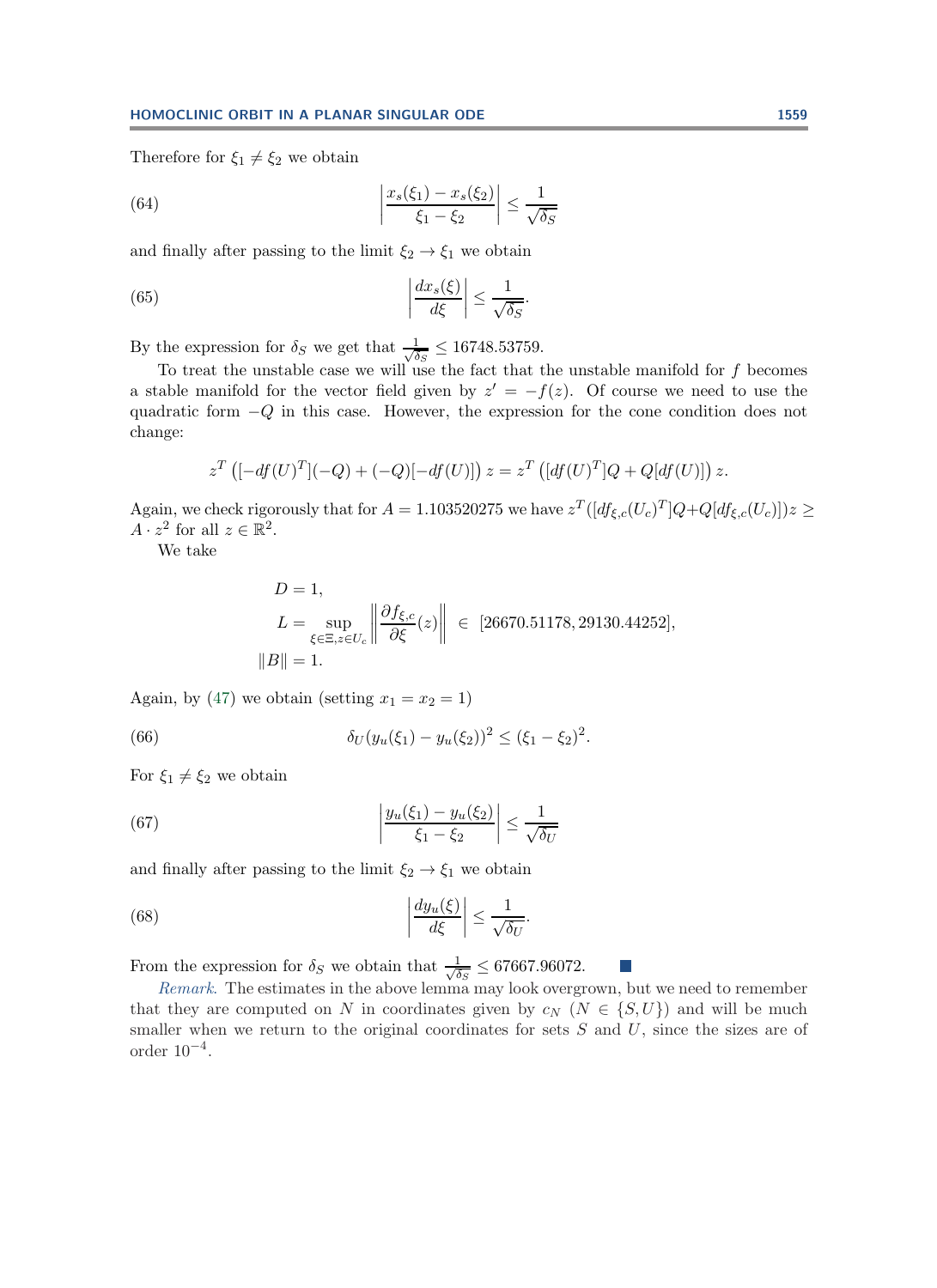We have

(69) 
$$
z_s(\xi) = z_0 + M_S \cdot (x_s(\xi) \cdot a_S, b_S)^T,
$$

(70) 
$$
\frac{\partial}{\partial \xi} z_s(\xi) = M_S \cdot \left( a_s \frac{\partial}{\partial \xi} x_s(\xi), 0 \right)^T
$$

and

(71) 
$$
z_u(\xi) = z_0 + M_U \cdot (a_U, y_u(\xi) \cdot b_U)^T,
$$

(72) 
$$
\frac{\partial}{\partial \xi} z_u(\xi) = M_U \cdot \left(0, b_U \frac{\partial}{\partial \xi} y_u(\xi)\right)^T;
$$

thus, using the estimates from Lemma [9,](#page-17-0) we get

(73) 
$$
\frac{\partial}{\partial \xi} z_s(\xi) \in ([-0.8359043, 0.8359043], [-0.0504766, 0.0504766])^T,
$$

(74) 
$$
\frac{\partial}{\partial \xi} z_u(\xi) \in \left( [-0.4078735, 0.4078735 \right], [-6.7544925, 6.7544925])^T.
$$

We will use these estimates in the proof of Theorem [12.](#page-20-0)

**5.2. Existence of the homoclinic loop.** We define the section  $L = \{(x, y) \in \mathbb{R}^2 : y = 3\}$ , and we denote by  $L^-$  and  $L^+$  the lower and upper half-planes separated by L, i.e.,  $L^-$  =  $\{(x, y) : y < 3\}$  and  $L^+ = \{(x, y) : y > 3\}.$ 

Using rigorous integration we show that for  $\xi \in \Xi$  there exist

- the forward orbit  $\varphi_{\xi}(t, z_u(\xi))$ ,  $t \in [0, t^+]$ , which crosses L at the point  $l_u(\xi)$  passing from  $L^-$  to  $L^+$  going forward in time and
- the backward orbit  $\varphi_{\xi}(-t, z_s(\xi))$ ,  $t \in [0, t^-]$ , which crosses L at the point  $l_s(\xi)$  passing from  $L^+$  to  $L^-$  going backward in time.

We denote  $v_u(\xi) = \pi_x(l_u(\xi))$  and  $v_s(\xi) = \pi_x(l_s(\xi)).$ 

<span id="page-19-0"></span>Theorem 10. For parameter values as in [\(2\)](#page-0-1) there exists  $\xi_h \in \Xi$  such that a homoclinic *loop in the system* [\(1\)](#page-0-0) *exists.*

*Proof*. Let U and S be as in Lemmas [7](#page-15-0) and [8.](#page-16-0)

Let us consider the points  $z_u$  and  $z_s$  from Lemma [8](#page-16-0) and their orbits outside the neighborhood of  $(R_2, \Pi_2)$ .

From Lemma [8](#page-16-0) we know that

- $z_u \in U_l^- = \{z \in U^- : |\pi_x(z)| < R_2\}$ , and
- $z_s \in S_l^+ = \{z \in S^+ : |\pi_x(z)| < R_2\}.$

For  $\xi \in \Xi$  we define two Poincaré maps:

- $P_u : \Xi \times U_l^- \to L$  such that  $P_u(\xi, \cdot)$  maps each point z in  $U_l^-$  to  $P_u(\xi, z)$ —the first point where  $\varphi_{\xi}(\cdot, z)$  crosses L passing from  $L^-$  to  $L^+$  going forward in time.
- $P_s: \Xi \times S_l^+ \to L$  such that  $P_s(\xi, \cdot)$  maps each point z in  $S_l^+$  to  $P_s(\xi, z)$ —the first point where  $\varphi_{\xi}(\cdot, z)$  crosses L passing from  $L^{+}$  to  $L^{-}$  going backward in time.

We see that  $l_s(\xi) = P_s(\xi, x_s(\xi))$  and  $l_u(\xi) = P_u(\xi, x_u(\xi))$ . Using the rigorous computation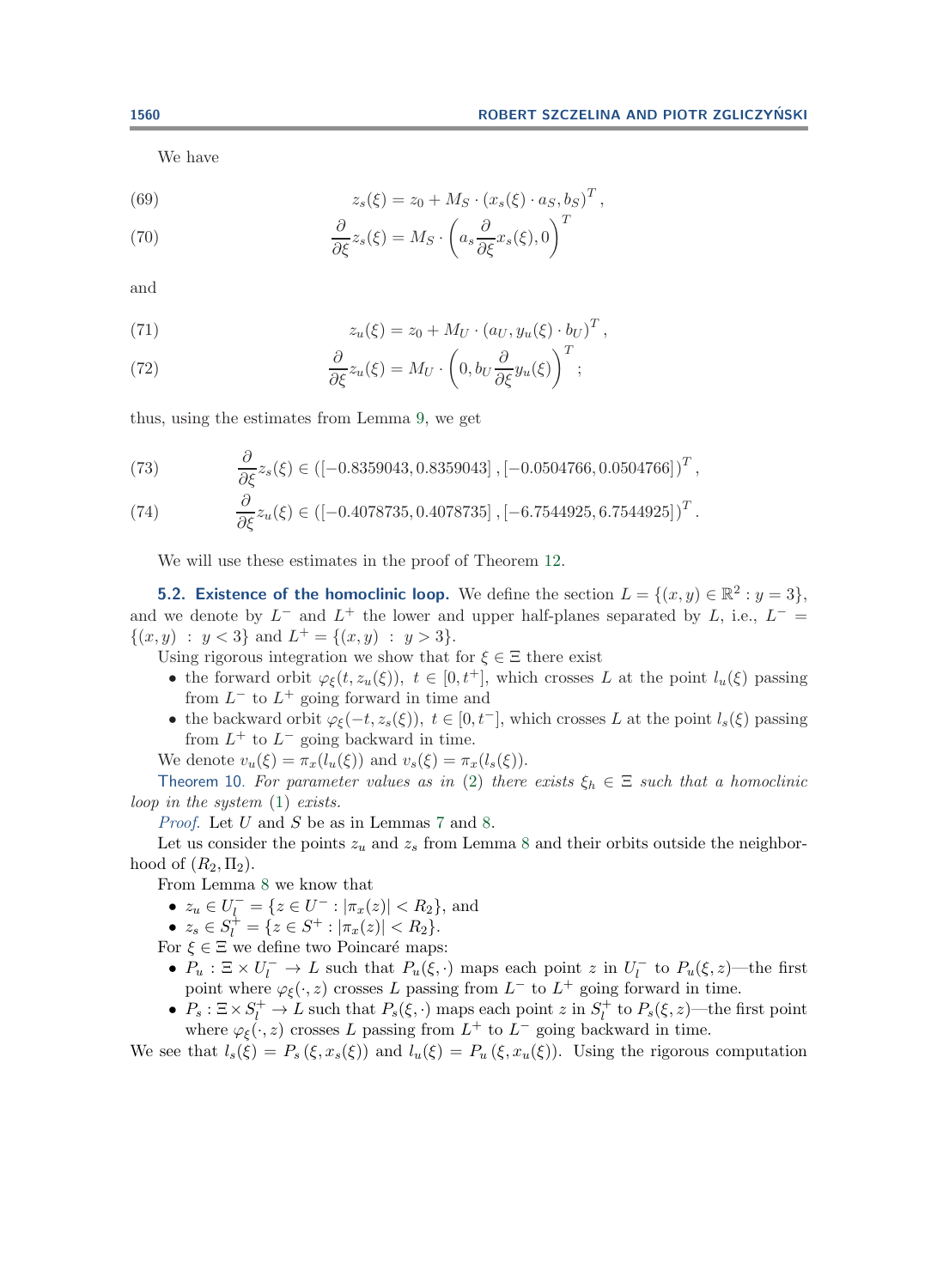we were able to prove that  $P_s$  and  $P_u$  are well defined and we obtain the following estimates:

 $v_s(\xi_{lo}) \in [0.5173639166, 0.5174029455],$  $v_u(\xi_{lo}) \in [0.5175659545, 0.5175676547],$  $v_s(\xi_{un}) \in [0.5173641133, 0.5174031422],$  $v_u(\xi_{up}) \in [0.5166221035, 0.5166237906].$ 

As we see,  $v_s(\xi_{l_0}) < v_u(\xi_{l_0})$  and  $v_u(\xi_{up}) > v_s(\xi_{up})$ . Using continuous dependence on the parameter  $\xi$  we conclude that there exists a value  $\xi_h \in \Xi$  such that  $v_s(\xi_h) = v_u(\xi_h)$  and the two curves  $\varphi_{\xi_h}(\mathbb{R}, z_s(\xi_h))$  and  $\varphi_{\xi_h}(\mathbb{R}, z_u(\xi_h))$  overlap to create the homoclinic loop.

**5.3. Local uniqueness of the homoclinic loop.** Let  $v_s(\xi)$ ,  $v_u(\xi)$ ,  $P_s$ , and  $P_u$  be as in the proof of Theorem [10.](#page-19-0) To prove that the homoclinic orbit is locally unique it suffices to show the following lemma.

<span id="page-20-1"></span>Lemma 11. *Let*  $T : \Xi \to \mathbb{R}$  *be a function defined as*  $T(\xi) = v_s(\xi) - v_u(\xi)$ *. Assume that*  $\frac{\partial T}{\partial \xi}$  *has a constant sign in*  $\Xi$  *not equal to* 0*.* 

*Then, there exists exactly one parameter value*  $\xi_h \in [\xi_{lo}, \xi_{up}]$  *for which the homoclinic orbit in the system* [\(4\)](#page-4-0) *exists.*

The proof of Lemma [11](#page-20-1) is obvious. More interesting is the fact that we can check the assumptions of the lemma using rigorous numerics.

<span id="page-20-2"></span>The derivative of  $T$  is given by (see [\(55\)](#page-13-1))

(75) 
$$
\frac{dT}{d\xi} = \left(\frac{\partial}{\partial\xi}P_s + \frac{\partial P_s}{\partial z}\frac{dz_s}{d\xi}\right) - \left(\frac{\partial}{\partial\xi}P_u + \frac{\partial P_u}{\partial z}\frac{dz_u}{d\xi}\right).
$$

<span id="page-20-0"></span>Theorem 12. For parameter values as in [\(2\)](#page-0-1) there exists a unique  $\xi_h \in \Xi$  such that the *homoclinic loop in the system* [\(1\)](#page-0-0) *exists.*

*Proof*. The existence of the homoclinic solution was established in Theorem [10.](#page-19-0) To obtain uniqueness we compute rigorous bounds for [\(75\)](#page-20-2). As we mentioned earlier, the estimates for partial derivatives of maps  $P_s$  and  $P_u$  were computed using the CAPD library [\[CAPD\]](#page-23-21) and the  $C^1$ -Lohner algorithm [\[Z\]](#page-24-4) implemented there.

The estimates of  $DP_u$  and  $DP_s$  are

<span id="page-20-3"></span>(76) 
$$
DP_s \in \left( [-0.48196, 0.03188] \quad [-1.37465, 1.34734] \quad [0.09123, 0.16661] \right),
$$

<span id="page-20-4"></span>(77) 
$$
DP_u \in \left( [-281.879, 300.027] \quad [-17.0414, 18.1385] \quad [-871.94, -372.028] \right),
$$

where by  $DP_{u,s}$  we understand the matrix

$$
DP = \begin{pmatrix} \frac{\partial P}{\partial x} & \frac{\partial P}{\partial y} & \frac{\partial P}{\partial \xi} \end{pmatrix}.
$$

Combining the above bounds with the estimates from Lemma [9](#page-17-0) we get the estimate  $\frac{dT}{d\xi} \geq 126.7581097 > 0$  which guarantees that T is increasing, and thus the homoclinic loop whose existence we have established earlier is unique due to Lemma [11.](#page-20-1)

*Remark* 13. Observe that in [\(75\)](#page-20-2), since our bounds for  $\frac{dz_{u,s}}{\partial \xi}$  are intervals centered at zero, the terms which decide about the sign of  $\frac{\partial T}{\partial \xi}$  are  $\frac{\partial P_{u,s}}{\partial \xi}$ . Therefore we need to have

(78) 
$$
\left| \frac{\partial P_s}{\partial \xi} - \frac{\partial P_u}{\partial \xi} \right| > \left| \frac{\partial P_s}{\partial z} \frac{dz_s}{d\xi} \right| + \left| \frac{\partial P_u}{\partial z} \frac{dz_u}{d\xi} \right|.
$$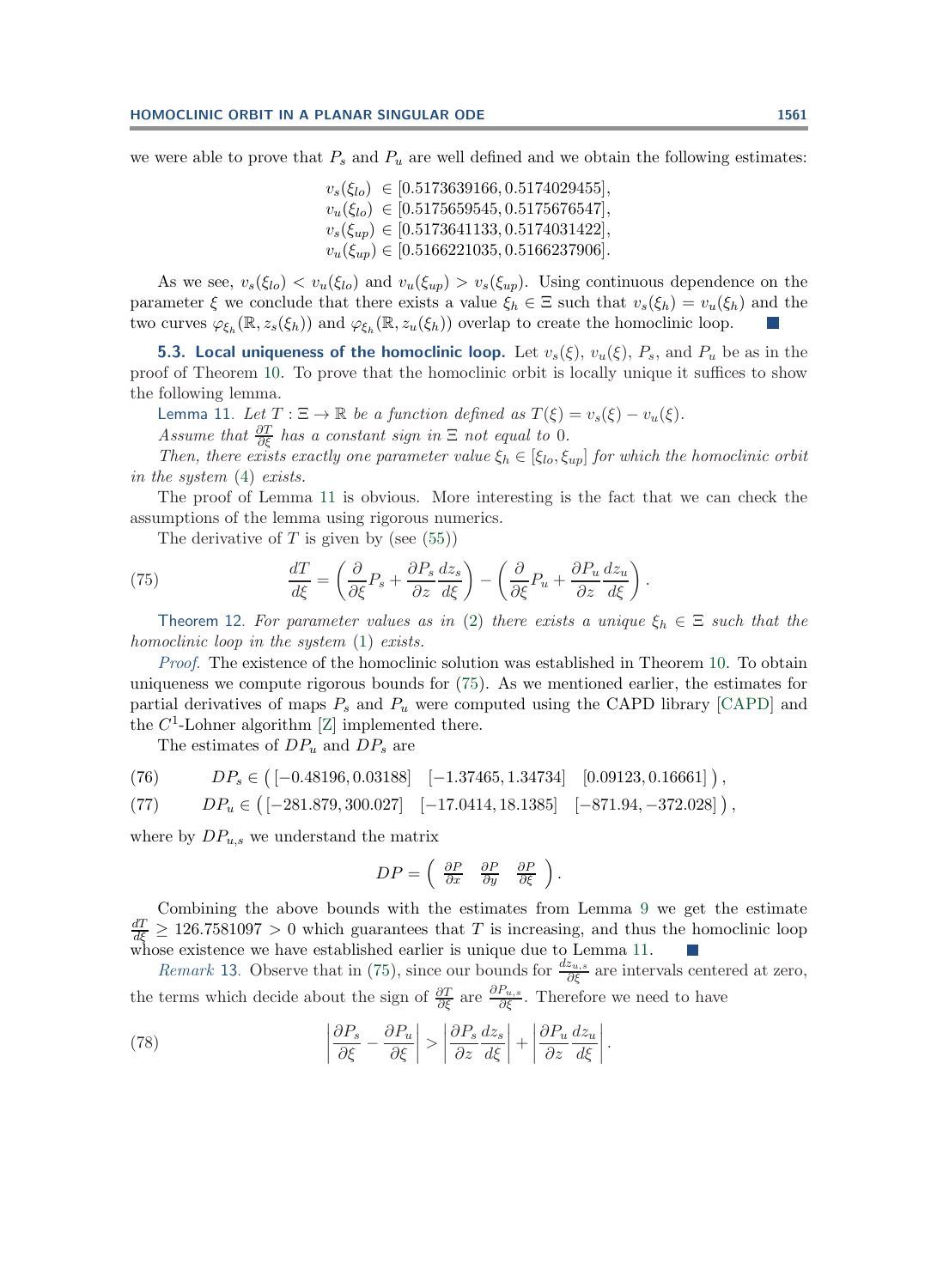In our computations we see that the term  $\frac{\partial P_u}{\partial \xi}$  dominates the other terms in [\(75\)](#page-20-2).

*Remark* 14. The striking feature of the estimates [\(76\)](#page-20-3) and [\(77\)](#page-20-4) is the fact that the di-<br>ters of the bounds for  $DP$  are much smaller compared to those for  $DP$ . Observe that ameters of the bounds for  $DP_s$  are much smaller compared to those for  $DP_u$ . Observe that from Figures [1](#page-1-0) and [3](#page-14-0) it is natural to expect that the computation along the stable manifold should be longer and this should result in worse estimates. The explanation for this is that, in our program, we ran the computations of  $P_u$  and  $P_s$  with different integration parameters, which gave much more tuning on  $P_s$  but at the cost of increased running time. We ran the integration of the stable manifold branch at a fixed time step equal to 0.0001, while for the unstable case we used the automatic step detection provided in CAPD which produced time steps of order  $\approx 10^{-2}$ . In fact, the computation of  $P_s$  took most of the time, while obtaining  $P_u$  took only a few seconds.

## **5.4. Finite time to travel along the homoclinic loop.**

<span id="page-21-1"></span>Theorem 15. *For parameter values as in* [\(2\)](#page-0-1) *the travel time along the homoclinic solution of the system* [\(1\)](#page-0-0) *is finite.*

*Proof.* Rigorous computation of the bounds of normalized eigenvectors  $V_u$  and  $V_s$  for the system [\(4\)](#page-4-0) at the fixed point  $p_{\xi}$  shows that

 $V_u$  ∈  $([-0.9951981819, -0.9951980492]$  ,  $[0.09788043071, 0.09788178055] )^T$  ,  $V_s \in \left([-0.06045616218, -0.06009472876\right], [0.9981708533, 0.9981926786]\right)^T$ .

Now, the finiteness of the time required to travel along  $W^s$  and  $W^u$  in N for system [\(1\)](#page-0-0) follows from Theorem [2.](#page-5-0) Indeed, to have the assumptions of this theorem satisfied it is enough to shift the coordinate origin to  $(R_2, \Pi_2)$  and to change x to  $-x$ .

**6. Conclusions.** In this paper we presented geometric tools to establish the bounds on the invariant manifolds and their dependence on the parameter. Those estimates are of quality good enough that the standard method of proving the existence of the homoclinic loop for a fixed point of an ODE could be applied to a planar singular ODE arising from the traveling wave solution ansatz in some hydrodynamic system describing relaxing media.

The tools presented here are not restricted to the case of polynomial equations or to the plane. However, in the nonplanar case, to establish the intersection of the manifolds, which are no longer 1-dimensional, one needs more refined topological tools. An exemplary implementation of such tools in a computer assisted proof can be found in [\[WZ1\]](#page-24-1).

In the context of the system [\(1\)](#page-0-0) and also its desingularized version [\(4\)](#page-4-0) it will be interesting to give a proof of other numerical observations from [\[V\]](#page-23-0): the creation of the limit cycle around another fixed point through Andronov–Hopf bifurcation, its growth, and its disappearance. This disappearance happens through collision of the limit cycle with the hyperbolic fixed point, which creates the homoclinic loop studied in the present paper.

## <span id="page-21-0"></span>**Appendix A.**

**A.1. Derivation of [\(1\)](#page-0-0).** We will briefly recall from [\[V,](#page-23-0) sect. 3] the derivation of the system [\(1\)](#page-0-0).

Following the papers [\[DSV,](#page-23-22) [VK\]](#page-23-23) the following system of equations was studied in [\[V\]](#page-23-0)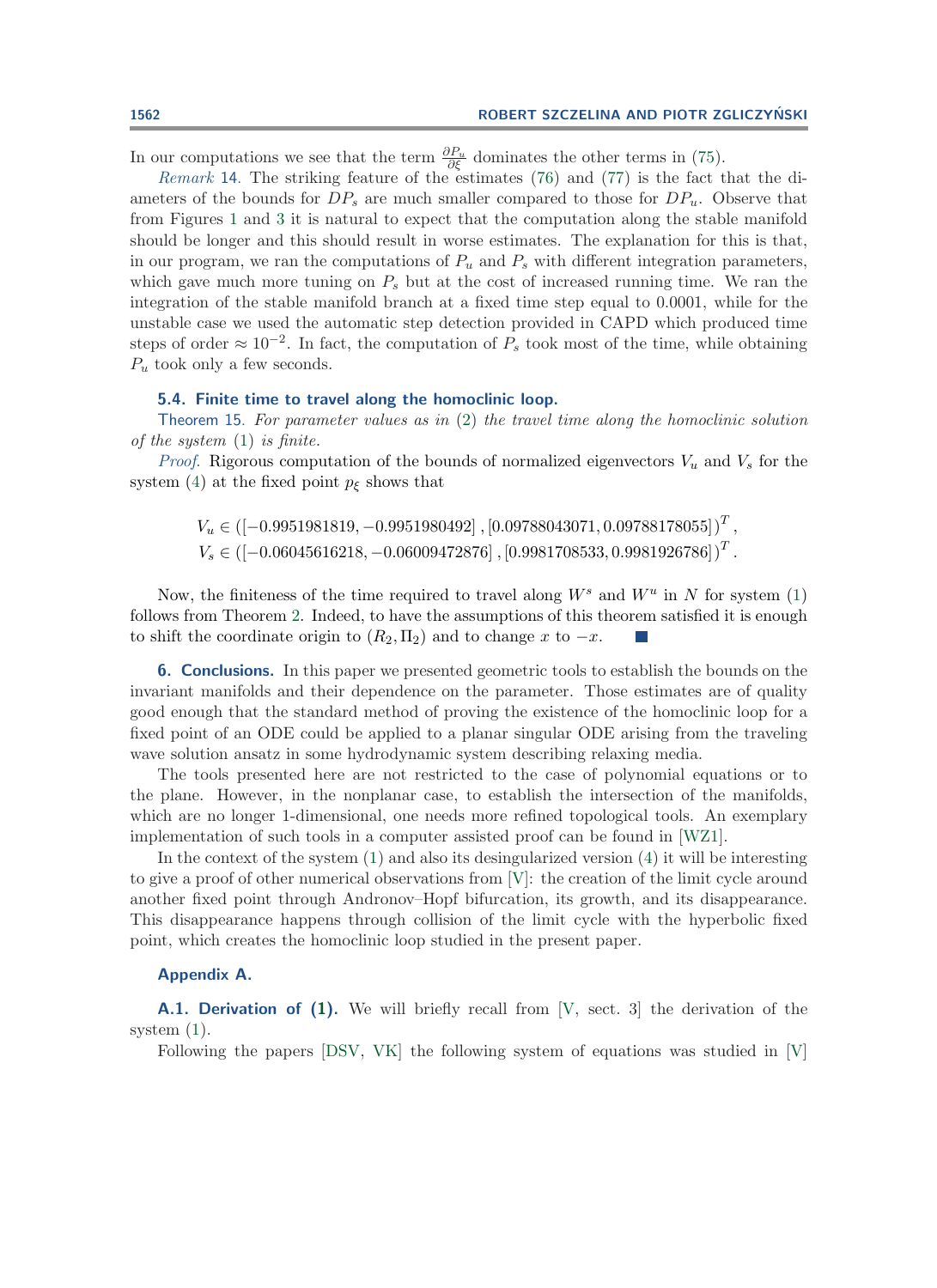(equation (9) there) to describe the propagation of an intense pulse in relaxing media:

(79) 
$$
\begin{cases} u_t + p_x = \gamma, \\ V_t - u_x = 0, \\ \tau p_t + \frac{\chi}{V^2} u_x = \frac{\kappa}{V} - p, \end{cases}
$$

where u is the mass velocity, V is the specific volume, p is the pressure,  $\gamma$  is the acceleration of the external force,  $\kappa$  and  $\chi/\tau$  are squares of the equilibrium and "frozen" sound velocities, respectively,  $t$  is time, and  $x$  is the mass (Lagrangian) coordinate.

The first two equations are balance equations for mass and momentum. The third equation is the constitutive relation.

The symmetry analysis in [\[V\]](#page-23-0) suggests the following ansatz for the traveling wave solution:

<span id="page-22-3"></span><span id="page-22-2"></span>
$$
u = U(\omega)
$$
,  $p = \Pi(\omega)(x_0 - x)$ ,  $V = \frac{R(\omega)}{x_0 - x}$ ,  $\omega = \xi t + \log \frac{x_0}{x_0 - x}$ .

After the above ansatz the second equation in [\(79\)](#page-22-2) yields

$$
(80) \t\t\t U = \xi R + \text{const}
$$

and we obtain the system (equation  $(13)$  in  $[V]$ )

(81) 
$$
\begin{cases} \xi \Delta(R) R' = -R(\sigma R \Pi - \kappa + \tau \xi R \gamma), \\ \xi \Delta(R) \Pi' = \xi (\xi R (R \Pi - \kappa) + \chi(\Pi + \gamma)), \end{cases}
$$

where  $(\cdot)' = \frac{d(\cdot)}{d\omega}, \Delta(R) = \tau (\xi R)^2 - \chi$ , and  $\sigma = 1 + \tau \xi$ .

Now, after changing the phase variable  $\omega \mapsto \omega/\xi$ , we see that the constant  $\xi$  on the lefthand side of [\(81\)](#page-22-3) can be absorbed into the differential operator. After changing the sign of both equations and renaming of variables  $(R,\Pi) \mapsto (x,y)$  we obtain the system [\(1\)](#page-0-0).

**A.2. The compacton.** We rewrite here the construction of the compacton solution from [\[V,](#page-23-0) p. 389]. Assume that we have a homoclinic trajectory to a stationary point  $(R_2, \Pi_2)$ . We obtain the compacton-like solution by sewing up the traveling wave solution corresponding to the homoclinic loop with the stationary inhomogeneous solution

(82) 
$$
u = 0, \quad p = \Pi_2(x_0 - x), \quad V = R_2/(x_0 - x),
$$

corresponding to the critical point  $(R_2, \Pi_2)$ . The reader should notice that strictly speaking we do not have a compactly supported solution here, but if we subtract the stationary inhomogeneous solution given by [\(82\)](#page-22-4), then we obtain a function with compact support.

#### <span id="page-22-4"></span>**REFERENCES**

- <span id="page-22-0"></span>[AAK] D. AMBROSI, G. ARIOLI, AND H. KOCH, *A homoclinic solution for excitation waves on a contractile substratum*, SIAM J. Appl. Dyn. Syst., 11 (2012), pp. 1533–1542.
- <span id="page-22-1"></span>[BL] J. B. van den Berg, J. D. Mireles-James, J.-P. Lessard, and K. Mischaikow, *Rigorous numerics for symmetric connecting orbits: Even homoclinics of the Gray–Scott equation*, SIAM J. Math. Anal., 43 (2011), pp. 1557–1594.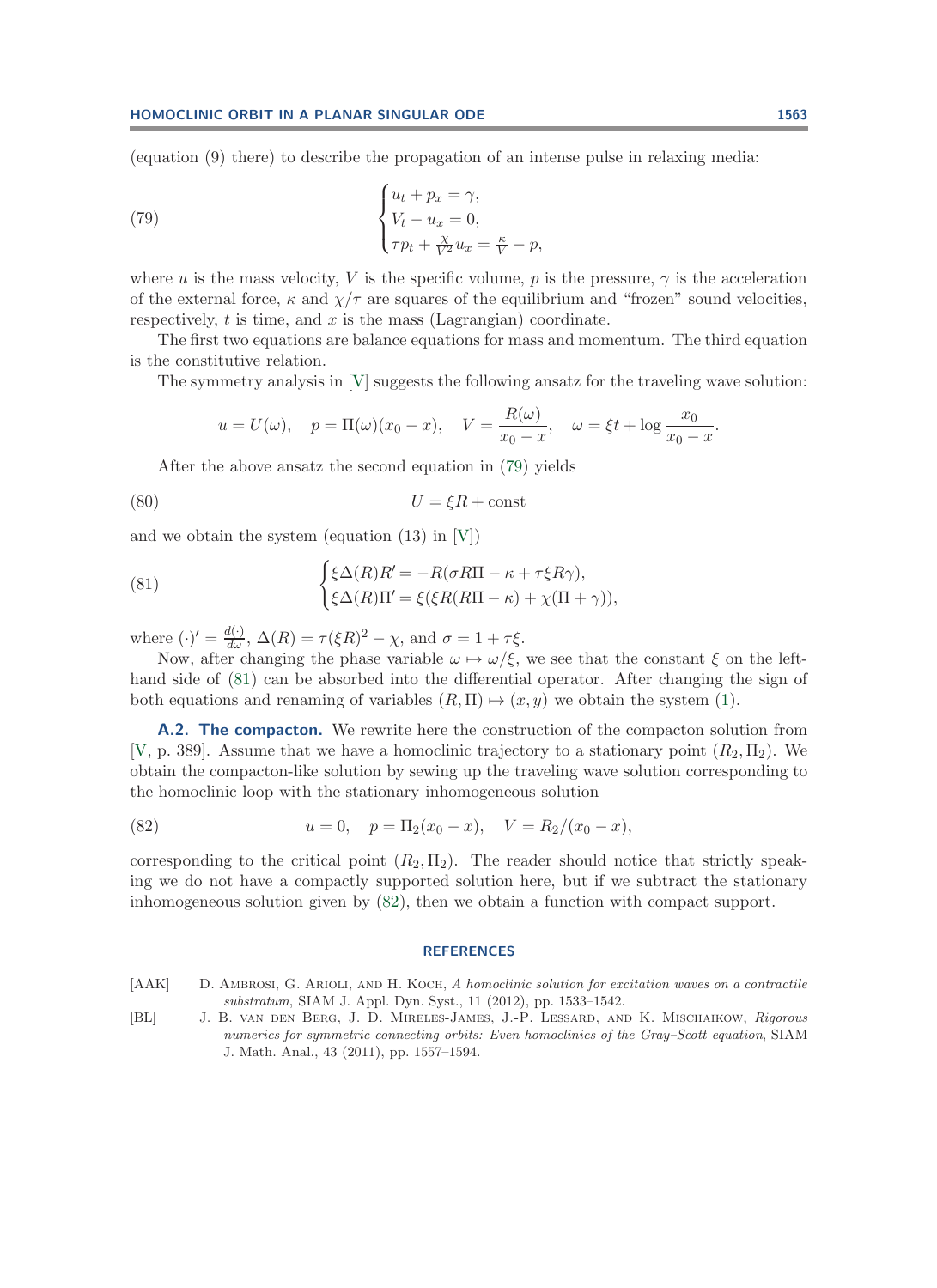<span id="page-23-23"></span><span id="page-23-22"></span><span id="page-23-21"></span><span id="page-23-20"></span><span id="page-23-19"></span><span id="page-23-18"></span><span id="page-23-17"></span><span id="page-23-16"></span><span id="page-23-15"></span><span id="page-23-14"></span><span id="page-23-13"></span><span id="page-23-12"></span><span id="page-23-11"></span><span id="page-23-10"></span><span id="page-23-9"></span><span id="page-23-8"></span><span id="page-23-7"></span><span id="page-23-6"></span><span id="page-23-5"></span><span id="page-23-4"></span><span id="page-23-3"></span><span id="page-23-2"></span><span id="page-23-1"></span><span id="page-23-0"></span>

| 1564                    | ROBERT SZCZELINA AND PIOTR ZGLICZYŃSKI                                                                                                                                                                                                                                                                                                            |
|-------------------------|---------------------------------------------------------------------------------------------------------------------------------------------------------------------------------------------------------------------------------------------------------------------------------------------------------------------------------------------------|
| $\left[\text{B}\right]$ | W.-J. BEYN, The numerical computation of connecting orbits in dynamical systems, IMA J. Numer.<br>Anal., 10 (1990), pp. 379–405.                                                                                                                                                                                                                  |
| [BH]                    | B. BREUER, J. HORÁK, P. J. MCKENNA, AND M. PLUM, A computer-assisted existence and multi-<br>plicity proof for travelling waves in a nonlinearly supported beam, J. Differential Equations, 224<br>$(2006)$ , pp. 60–97.                                                                                                                          |
| [CFL1]                  | X. CABRÉ, E. FONTICH, AND R. DE LA LLAVE, The parameterization method for invariant mani-<br>folds. I. Manifolds associated to non-resonant subspaces, Indiana Univ. Math. J., 52 (2003), pp.<br>$283 - 328.$                                                                                                                                     |
| [CFL2]                  | X. CABRÉ, E. FONTICH, AND R. DE LA LLAVE, The parameterization method for invariant mani-<br>folds. II. Regularity with respect to parameters, Indiana Univ. Math. J., 52 (2003), pp. 329–360.                                                                                                                                                    |
| [CFL3]                  | X. CABRÉ, E. FONTICH, AND R. DE LA LLAVE, The parameterization method for invariant mani-<br>folds. III. Overview and applications, J. Differential Equations, 218 (2005), pp. 444-515.                                                                                                                                                           |
| [CAPD]                  | CAPD: Computer Assisted Proofs in Dynamics, a Package for Rigorous Numerics, http://capd.ii.<br>$uj.edu.pl/$ .                                                                                                                                                                                                                                    |
| [CL]                    | R. CASTELLI AND J.-P. LESSARD, Rigorous numerics in Floquet theory: Computing stable and<br>unstable bundles of periodic orbits, SIAM J. Appl. Dyn. Syst., 12 (2013), pp. 204-245.                                                                                                                                                                |
| [ChK]                   | A. R. CHAMPNEYS AND YU. A. KUZNETSOV, Numerical detection and continuation of codimension-<br>two homoclinic bifurcations, Internat. J. Bifur. Chaos Appl. Sci. Engrg., 4 (1994), pp. 785–822.                                                                                                                                                    |
| [DSV]                   | V. A. DANYLENKO, V. V. SOROKINA, AND V. A. VLADIMIROV, On the governing equations in<br>relaxing media models and self-similar quasiperiodic solutions, J. Phys. A, 26 (1993), pp. 7125–<br>7135.                                                                                                                                                 |
| [DF]                    | E. J. DOEDEL AND M. J. FRIEDMAN, Numerical computation of heteroclinic orbits, J. Comput.<br>Appl. Math., 26 (1989), pp. 155-170.                                                                                                                                                                                                                 |
| [FD1]                   | M. J. FRIEDMAN AND E. J. DOEDEL, Numerical computation and continuation of invariant mani-<br>folds connecting fixed points, SIAM J. Numer. Anal., 28 (1991), pp. 789-808.                                                                                                                                                                        |
| [FD2]                   | M. J. FRIEDMAN AND E. J. DOEDEL, Computational methods for global analysis of homoclinic and<br>heteroclinic orbits: A case study, J. Dynam. Differential Equations, 5 (1993), pp. 37–57.                                                                                                                                                         |
| [GH]                    | J. GUCKENHEIMER AND P. HOLMES, Nonlinear Oscillations, Dynamical Systems, and Bifurcations<br>of Vector Fields, Springer-Verlag, New York, 2002.                                                                                                                                                                                                  |
| [H]                     | Y. HIRAOKA, Construction of approximate solutions for rigorous numerics of symmetric homoclinic<br>orbits, in Workshops on "Pattern Formation Problems in Dissipative Systems" and "Math-<br>ematical Modeling and Analysis for Nonlinear Phenomena," RIMS Kokyuroku Bessatsu B3,<br>Res. Inst. Math. Sci. (RIMS), Kyoto, Japan, 2007, pp. 11-23. |
| [JT]                    | T. JOHNSON AND W. TUCKER, A note on the convergence of parametrised non-resonant invariant<br>manifolds, Qualitative Theory Dyn. Syst., 10 (2011), pp. 107-121.                                                                                                                                                                                   |
| [KWZ]                   | H. KOKUBU, D. WILCZAK, AND P. ZGLICZYŃSKI, Rigorous verification of cocoon bifurcations in the<br>Michelson system, Nonlinearity, 20 (2007), pp. 2147-2174.                                                                                                                                                                                       |
| [KW]                    | V. R. KOROSTYSHEVSKIY AND T. WANNER, A Hermite spectral method for the computation of<br>homoclinic orbits and associated functionals, J. Comput. Appl. Math., 206 (2007), pp. 986–<br>1006.                                                                                                                                                      |
| [O]                     | S. OISHI, A numerical method of proving the existence and inclusion of connecting orbits for con-<br>tinuous dynamical systems, J. Univers. Comput. Sci., 4 (1998), pp. 193-201.                                                                                                                                                                  |
| [T1]                    | W. TUCKER, A rigorous ODE solver and Smale's 14th problem, Found. Comput. Math., 2 (2002),<br>pp. 53-117.                                                                                                                                                                                                                                         |
| [T2]                    | W. TUCKER, Robust normal forms for saddles of analytic vector fields, Nonlinearity, 17 (2004), pp.<br>$1965 - 1983.$                                                                                                                                                                                                                              |
| [VK]                    | V. A. VAKHNENKO AND V. V. KULICH, Long-wave processes in a periodic medium, J. Appl. Mech.<br>Tech. Phys., 33 (1992), pp. 814-820.                                                                                                                                                                                                                |
| [V]                     | V. A. VLADIMIROV, Compacton-like solutions of the hydrodynamic system describing relaxing media,<br>Rep. Math. Phys., 61 (2008), pp. 381-400.                                                                                                                                                                                                     |
| [W]                     | D. WILCZAK, Symmetric heteroclinic connections in the Michelson system: A computer assisted<br><i>proof</i> , SIAM J. Appl. Dyn. Syst., 4 (2005), pp. 489–514.                                                                                                                                                                                    |
| [W1]                    | D. WILCZAK, The existence of Shilnikov homoclinic orbits in the Michelson system: A computer<br>assisted proof, Found. Comput. Math., 6 (2006), pp. 495–535.                                                                                                                                                                                      |